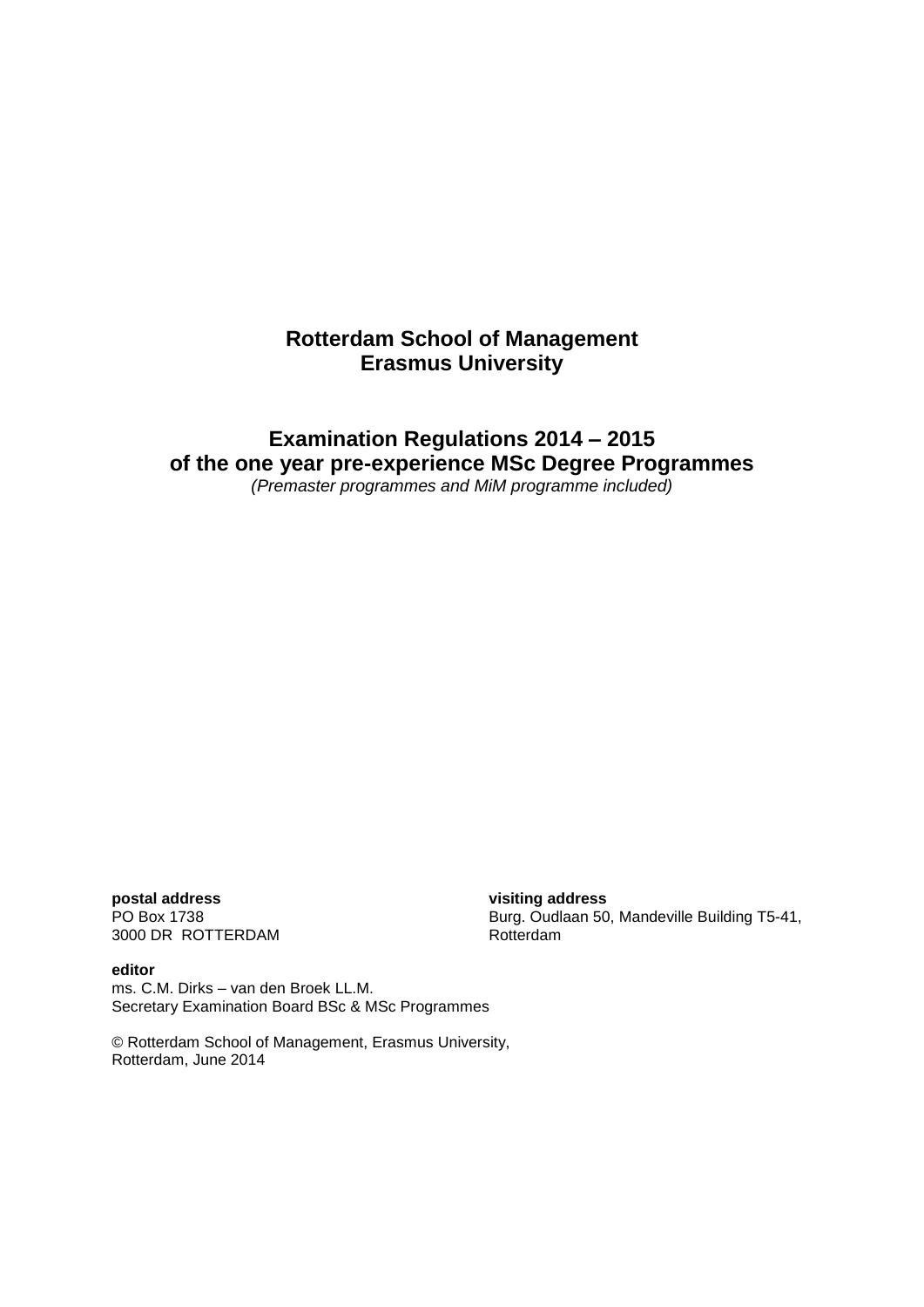# **Contents**

| T | <b>Examination Board BSc &amp; MSc</b><br><b>Tasks</b><br><b>Composition</b>                                                                                     | 4<br>4   |
|---|------------------------------------------------------------------------------------------------------------------------------------------------------------------|----------|
|   | Contact<br><b>Requests and information</b>                                                                                                                       | 4<br>4   |
| Ш | <b>Appeals procedure</b>                                                                                                                                         | 6        |
| Ш | Teaching and Examination Regulations of the MSc programmes 2014 - 2015                                                                                           | 7        |
|   | Section 1 - General<br>Article 1.1 - Applicability of the regulations                                                                                            | 7<br>7   |
|   | Article 1.2 – Aims of the programme                                                                                                                              | 7        |
|   | Article 1.3 - Definitions                                                                                                                                        | 7        |
|   | Article 1.4 – Degree<br>Article 1.5 - Language of instruction                                                                                                    | 8<br>8   |
|   | Article 1.6 - Compulsory educational activities                                                                                                                  | 8        |
|   | Section 2 – Composition of the degree programme                                                                                                                  | 8        |
|   | Article 2.1 - Full-time / part-time<br>Article 2.2 - Study load and feasibility of the degree programme                                                          | 8<br>8   |
|   | Article 2.3 – Composition of the degree programme                                                                                                                | g        |
|   | Article 2.4 – Exemption from obligatory practicals                                                                                                               | g        |
|   | Article 2.5 - Exemption from examinations<br>Article 2.6 – Free master programme within the master degree programme at RSM                                       | 10<br>10 |
|   | Section 3 - Admission                                                                                                                                            | 10       |
|   | Article 3.1 – General admission requirements                                                                                                                     | 10       |
|   | Article 3.2 - Admission requirements for RSM students<br>Article 3.3 - Admission requirements for external students                                              | 10<br>10 |
|   | Section 4 - Taking examinations                                                                                                                                  | 11       |
|   | Article 4.1 - Frequency of examinations; examination schedule; re-examinations; extra opportunities                                                              | 11       |
|   | Article 4.2 – Form of the examinations and tests<br>Article 4.3 – Oral tests                                                                                     | 11<br>12 |
|   | Article 4.4 – Sequence of programme components                                                                                                                   | 12       |
|   | Section 5 – Result of examinations                                                                                                                               | 12       |
|   | Article 5.1 – Determining, announcing and recording results of examinations; deadlines                                                                           | 12       |
|   | Article 5.2 – Period of validity<br>Article 5.3 - Perusal and explanatory opportunity                                                                            | 12<br>13 |
|   | Article 5.4 - Archiving period of written examinations                                                                                                           | 13       |
|   | Section 6 - Result of the concluding examination                                                                                                                 | 13       |
|   | Article 6.1 – The result of the concluding examination<br>Section 7 - Final and Implementation Provisions                                                        | 13<br>13 |
|   | Article 7.1 - Amendments changes                                                                                                                                 | 13       |
|   | Article 7.2 - Hardship clause                                                                                                                                    | 13       |
|   | Article 7.3 - Announcement<br>Article 7.4 - Legal effect                                                                                                         | 14<br>14 |
|   | Section 8 - Transitional Provisions 2014-2015                                                                                                                    | 14       |
|   | Article 8.1 – transition rule for CHEB students cohort 2013 and earlier with regard to unfinished programme components                                           | 14       |
|   | Annex 1 Programme specific regulations                                                                                                                           | 15       |
|   | <b>Admission Criteria</b>                                                                                                                                        | 15       |
|   | <b>Annex 2 Hbo Pre-master Programmes</b>                                                                                                                         | 17       |
|   | A. The English language Pre-master Programme in Business Administration 2014 - 2015<br>B. Nederlandstalig Premaster Programma Business Administration 2014 -2015 | 17<br>19 |
|   | Annex 3 Master in Management programme 2014 - 2015                                                                                                               | 21       |
|   |                                                                                                                                                                  |          |
|   | IV Rules and Guidelines 2014 - 2015                                                                                                                              | 23       |
|   | Section 1 - General                                                                                                                                              | 23       |
|   | Article 1.1 - Applicability of the Rules and Guidelines                                                                                                          | 23       |
|   | Article 1.2 - Definitions<br>Article 1.3 - Day-to-day procedure of the Examination Board                                                                         | 23<br>23 |
|   | Article 1.4 – The authority to examine                                                                                                                           | 23       |
|   | Article 1.5 - The criteria                                                                                                                                       | 23       |
|   | Section 2 - Exemptions<br>Article 2.1 – Exemption from practical tests                                                                                           | 24<br>24 |
|   | Section 3 - Rules concerning good course of things during examinations and tests                                                                                 | 24       |
|   | Article 3.1 - Registration for examinations and written tests                                                                                                    | 24       |
|   | Article 3.2 – Entering and leaving the room in which the written test is being held<br>Article 3.3 - General provisions concerning order during the written test | 24<br>25 |
|   |                                                                                                                                                                  |          |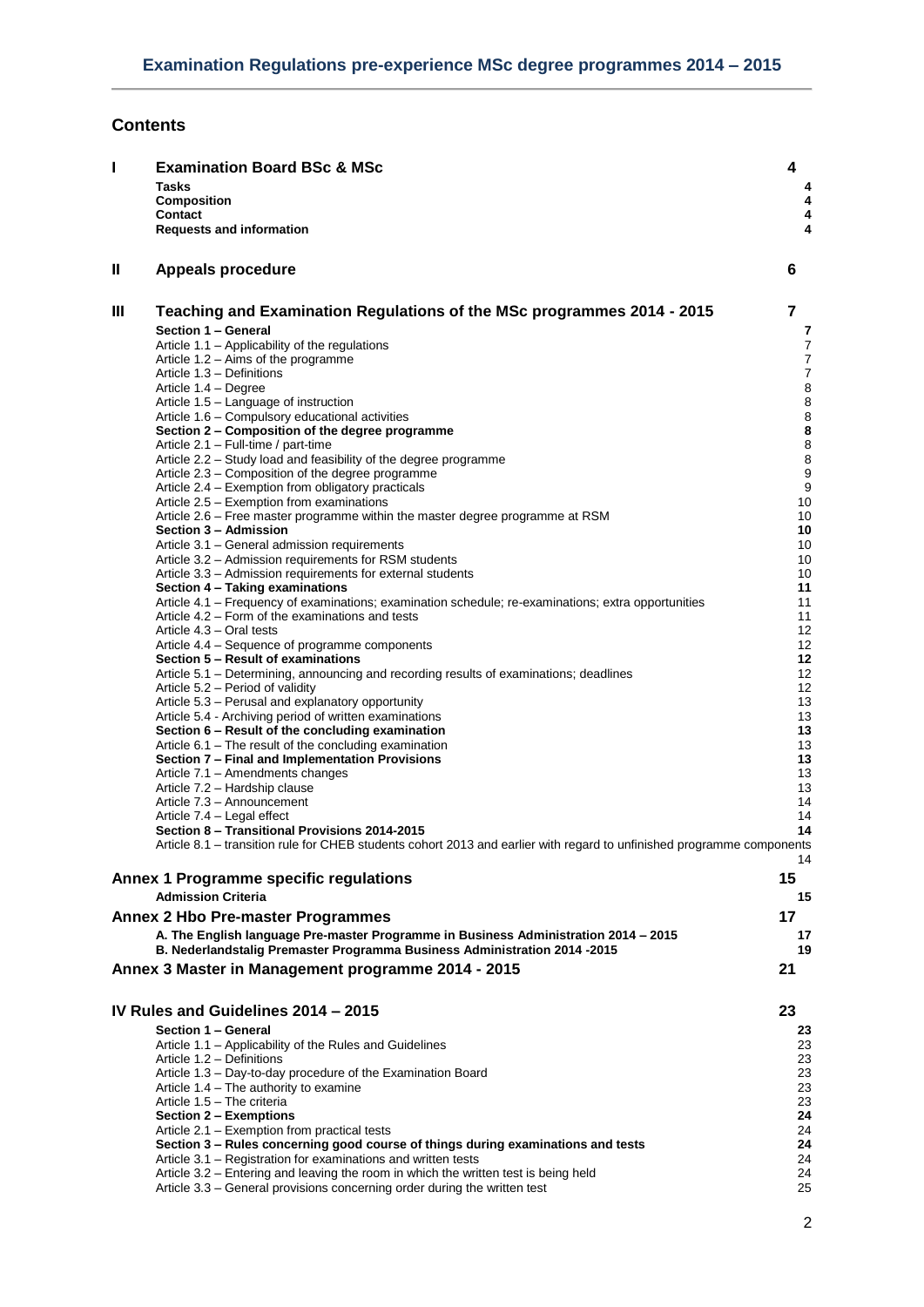| Article 3.4 - Fraud                                                                 | 25 |
|-------------------------------------------------------------------------------------|----|
| Section 4 - The examinations and tests of the courses                               | 26 |
| Article 4.1 – The questions and assignments, peer review                            | 26 |
| Article 4.2 - Assessment criteria                                                   | 26 |
| Article 4.3 – Determining the grades: rounding off, averaging, passing, grade floor | 26 |
| Section 5 - The Thesis Trajectory                                                   | 27 |
| Article 5.1 – The thesis, the thesis committee and admission to the thesis defence  | 27 |
| Article 5.2 – Excellence check                                                      | 27 |
| Article 5.3 – Establishment of the concluding examination                           | 28 |
| Article 5.4 – the certificate, the transcript and the supplement                    | 28 |
| Article 5.5 – Classifications 'cum laude' and 'summa cum laude'                     | 28 |
| Section 6 – Final and implementation provisions                                     | 29 |
| Article 6.1 – Changes in these Rules and Guidelines                                 | 29 |
| Article 6.2 - Legal force                                                           | 29 |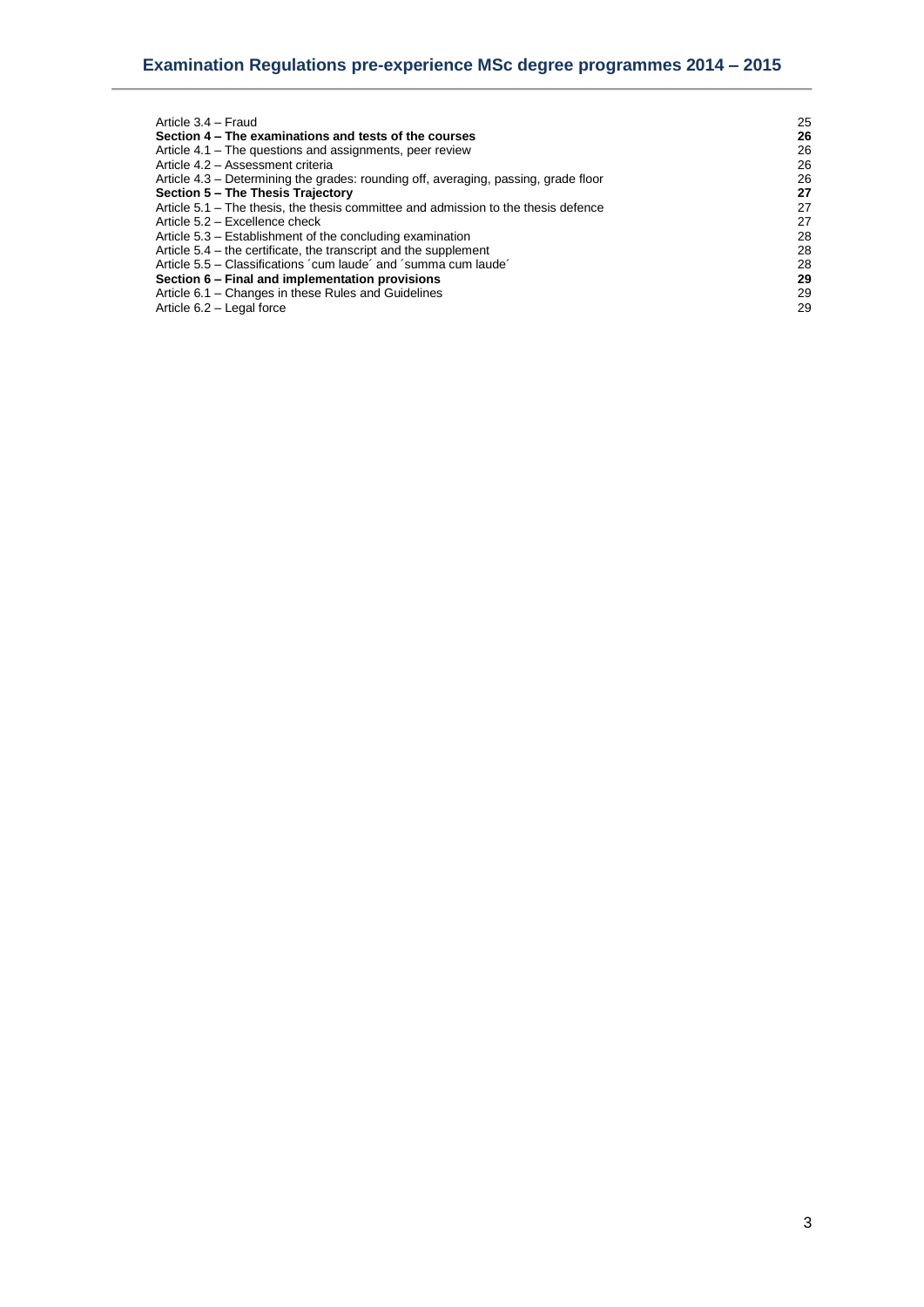# <span id="page-3-0"></span>**I Examination Board BSc & MSc**

### <span id="page-3-1"></span>**Tasks**

The legal framework of the Examination Board is given by Dutch Law, in particular the Dutch Higher Education and Research Act (*Wet op het hoger onderwijs en wetenschappelijk onderzoek- WHW*). The Examination Board BSc & MSc Programmes has many different tasks. Generally, the following components can be discerned:

- 1. A *supervisory responsibility* with regard to exams and examinations. This responsibility is manifested in the competence of the Examination Board to:
	- a. award the diplomas;
	- b. appoint the examiners;
	- c. supervise the quality of exams and examinations;
	- d. take disciplinary action in case of fraud;
	- e. supervise the practice of the examination rules with due observance of the common legal principles like equality, legal security, legitimacy, reasonableness, fair play and so on;
	- f. be a mediator or even a defendant in case of disputes or appeals.
- 2. *Legislation*: the Examination Board makes Rules and Guidelines concerning the examinations, for example rules for enrolment, rules concerning order during examinations, fraud, assessment criteria, classifications (like *cum laude*). Once a year new Rules and Guidelines are drawn up.
- 3. *To grant exemptions* from the rules in individual cases.
- 4. *Advisory tasks*: three times a year the Examination Board issues an advice to every first year student concerning his success-rate. Furthermore the Examination Board advises the Dean regarding his Teaching and Examination Regulations.
- 5. In addition, on behalf of the Dean of the Rotterdam School of Management, the chairman of the Examination Board grants *admission statements* to the MSc-programmes.
- 6. *Other,* such as delegations in selection committees and the colloquium doctum committee.

# <span id="page-3-2"></span>**Composition**

The Examination Board consists of six members of the faculty. The members are appointed by the Dean. The Examination Board collectively sets up rules and policy. The Examination Board as a whole meets once a month. Each member has his own portfolio. The Examination Board is supported by the secretary.

*Members*

Prof.dr. L.G. Kroon (Chairman) Prof.dr. P.P.M.A.R. Heugens (Vice Chairman) Ir. A.J. Roodink Dr. M.C. Schippers Dr. E.A. van der Laan Vacancy member Vacancy external member

*Secretary to the Examination Board* Ms. C.M. Dirks - van den Broek LL.M. managing director/secretary Ms. I.M. van Essen LL.M.<br>Ms. A.M. Schey MScBA deputy-secretary Ms. A.M. Schey MScBA

*Administration* Ms. D.M. Schonis team leader Ms. G.M. den Bakker assistant Ms. drs. I.T.T. Przewozna assistant

<span id="page-3-3"></span>**Contact**

Room T5-41 Tel. 010-4081895/88731 E-mail [eb@rsm.nl](mailto:eb@rsm.nl)

### <span id="page-3-4"></span>**Requests and information**

Information concerning examinations can be found on the website of the Examination Board: [www.rsm.nl/examination-board.](http://www.rsm.nl/examination-board) Please consult these sites before contacting the Examination Board.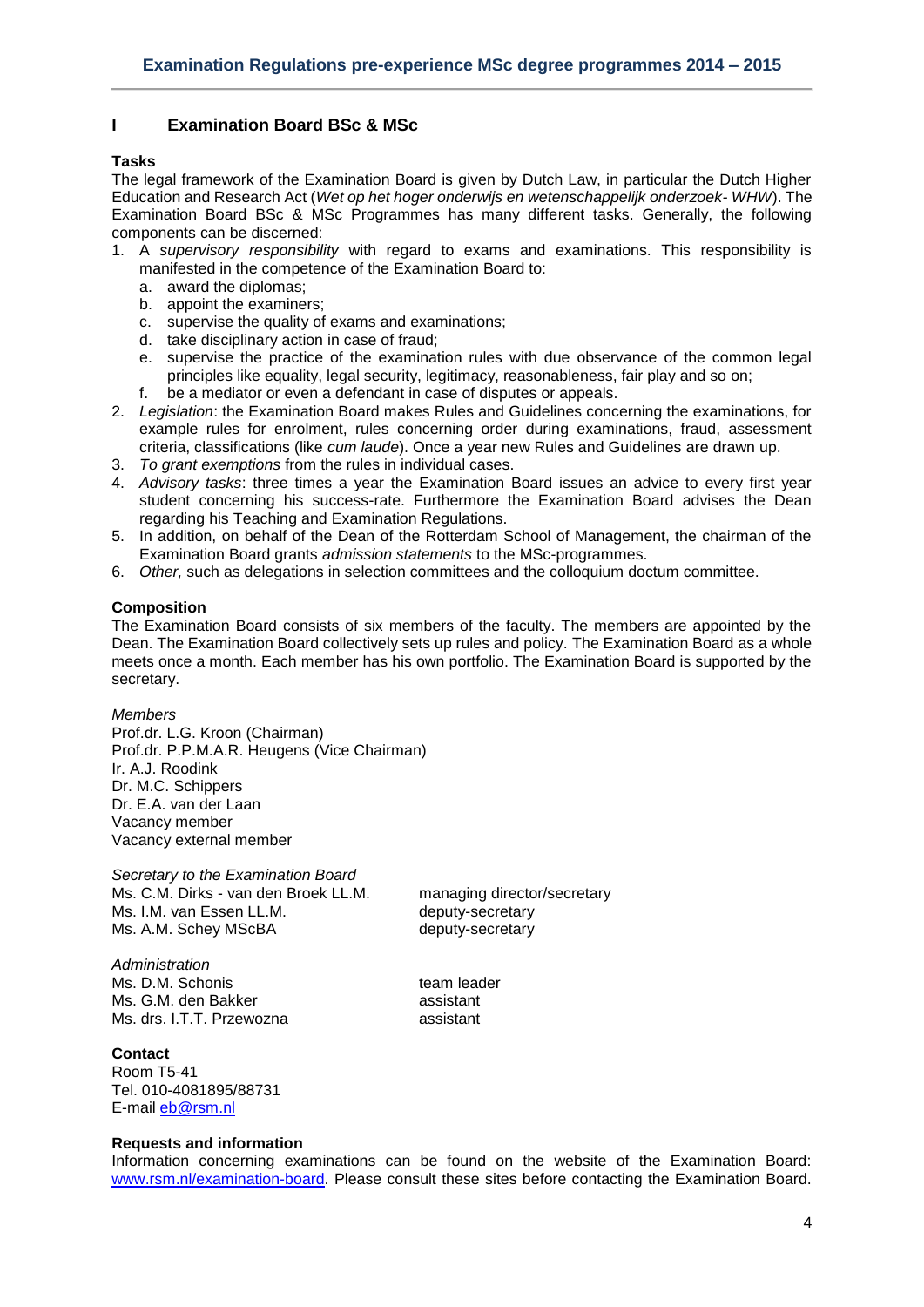You may first want to take a look in the [Frequently Asked Questions \(FAQ\) section](http://www.rsm.nl/examination-board/frequently-asked-questions-faqs/) to see whether you can find an answer to your question there.

Brief general questions can be asked by e-mail to [eb@rsm.nl](mailto:eb@rsm.nl) or by phone 010 4088731/1895 during opening hours (09.00 – 12.30 hrs.).

Official requests (e.g. requesting extension of grade validity) must be submitted by the EB´s webportal: <https://request-eb.rsm.nl/>

When submitting the request, please include all relevant documentation. Be explicit in addressing the Examination Board. When a course is involved, mention the course's title, the teacher responsible, and the course's code. When a test or examination is involved, mention the course's title and code, the teacher, and the date. Once again, being explicit and clear in your request helps handling it expediently. Finally, always provide motivation as to why the request is submitted and as to why the request should be granted.

In the event that you are asked to hand in a (certified copy of a) certificate, transcript or diploma, you still have to send/show this document in its original form to the Examination Board for verification. These kind of documents will not be accepted in a digital form.

Please take into account that it may take up to 4 weeks before you receive a reply from the Examination Board.

### **Postal address**

Rotterdam School of Management, Erasmus University Examination Board BSc & MSc Programmes, T5-41 PO Box 1738 3000 DR Rotterdam The Netherlands

### **Visiting address**

Secretariat Examination Board Mandeville Building, room T5-41 Burgemeester Oudlaan 50 3062 PA Rotterdam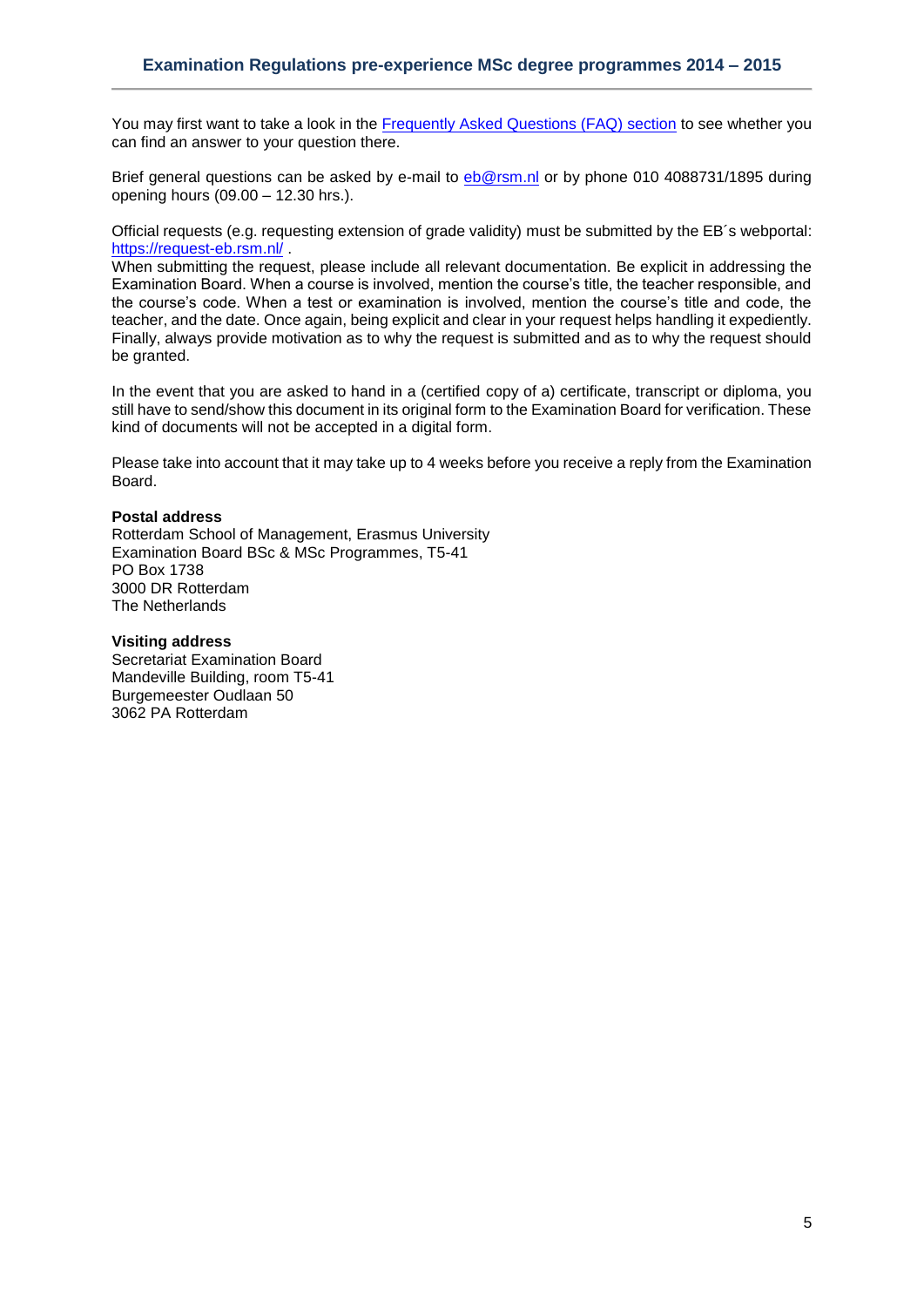# <span id="page-5-0"></span>**II Appeals procedure**

A student who objects to a decision of an examiner (e.g. assessments) or the Examination Board may lodge an appeal with the Examination Appeals Board (in Dutch College van Beroep voor de Examens (*CBE*)) of Erasmus University Rotterdam. In urgent cases, the chair of the *CBE* can be requested to make provisions.

Only an interested party, that is a person whose interest is directly involved in a decision, can lodge the appeal. The appeal has to be lodged within six weeks of the announcement of the disputed decision. If the appeal concerns a decision that was not made on time, it must be submitted within a reasonable period of time.

The appeal should be submitted in writing to the *CBE*-*EUR*, for the attention of the Secretary of this Board or it can be submitted online by the EUR Legal Protection Facility. For further information check [http://www.eur.nl/english/essc/legal\\_position/objections\\_and\\_appeals/](http://www.eur.nl/english/essc/legal_position/objections_and_appeals/) or the Student Information Leaflet "Submitting an appeal with the Examinations Appeals Board" (available at the ESSC (Hall E-Building).

You can also visit the website of the *CBE-EUR* <http://www.eur.nl/abd/jz/cbe/> (in Dutch), where you can find the CBE's rulings on various disputes.

Before the *CBE*-*EUR* deals with the appeal, there is a settlement phase, in which the Examination Board concerned attempts to settle the lawsuit amicably (= formal amicable settlement attempt).

The *CBE*-*EUR* assumes that the complainant him/herself will first have made contact with the examiner concerned or with the Examination Board, in order to try to reach agreement (=material amicable settlement attempt). Account should be taken of the fact that meanwhile the period of six weeks for lodging an appeal with the *CBE*-*EUR* continues to run. In view of this, a provisional appeal can be lodged for the interim.

If the settlement attempt fails, parties will be invited to a sitting of the Examination Appeals Board. The sitting is in Dutch. Foreign students are recommended to take an interpreter with them to the sitting.

If a student disagrees with the decision of the *CBE-EUR* regarding their objection, they can submit an appeal to the Higher Education Appeals Tribunal in The Hague within six weeks of the decision.

# **Further information**

For further information check [www.eur.nl/english/essc/legal\\_position/objections\\_and\\_appeals](http://www.eur.nl/english/essc/legal_position/objections_and_appeals) You can also visit the website of the *CBE-EUR* [www.eur.nl/abd/jz/cbe](http://www.eur.nl/abd/jz/cbe) (in Dutch), where you can find the CBE's rulings on various disputes.

Further information about the procedure can also be obtained from the Secretary of the *CBE-EUR*, mr.drs. W.A. Kleinjan, room ET-40, tel. 010 – 408 1127/408 2233 or e-mail to [cbe@eur.nl.](mailto:cbe@eur.nl)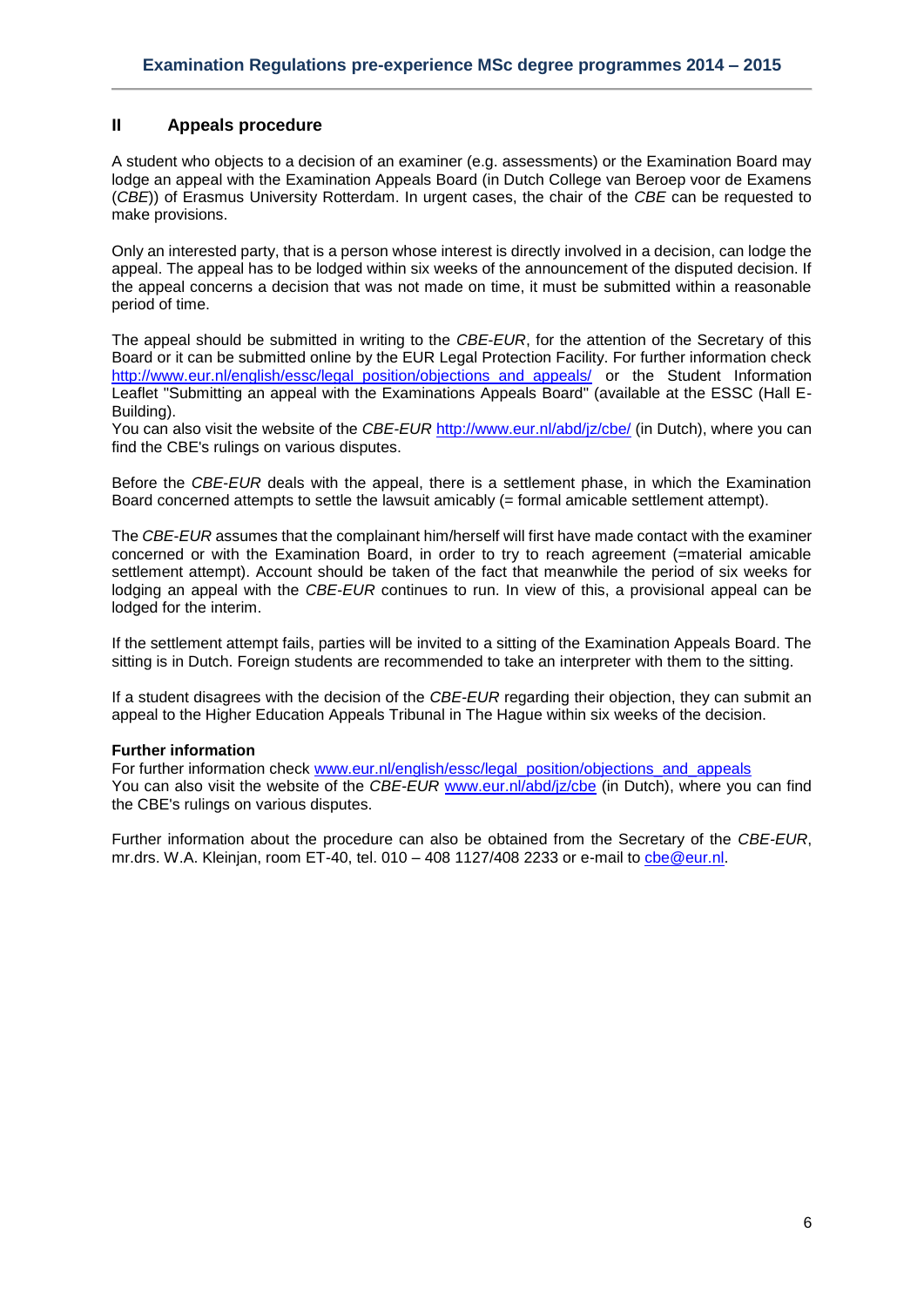# <span id="page-6-0"></span>**III Teaching and Examination Regulations of the MSc programmes 2014 - 2015**

# <span id="page-6-2"></span><span id="page-6-1"></span>**Section 1 – General**

# **Article 1.1 – Applicability of the regulations**

- 1. These regulations are applicable to the curriculum and examinations of the following one year preexperience Master of Science degree programmes at the Rotterdam School of Management, Erasmus University (respectively Isat code, name of the programme and abbreviation): 60644 Business Administration (*Accounting & Financial Management as well as the Master in Management programme*) (BA); 60453 Business Information Management (BIM); 60454 Chinese Economy & Business (Cheb); 60455 Entrepreneurship & New Business Venturing (Eship)<sup>1</sup>; 60409 Finance & Investments (FI); 60456 Global Business & Stakeholder Management (GBSM); 60645 Human Resource Management (HRM); 60458 Management of Innovation (MI); 60063 Marketing Management (MM); 60457 Organisational Change & Consulting (OCC); 60093 Supply Chain Management (SCM); 60066 Strategic Management (SM). These master´s degree programmes are hereinafter referred to as the *degree programme*.
- 2. These regulations are as far as possible by analogy applicable to the curriculum and examinations of the one year premaster programmes and the Master in Management programme.
- 3. Programme specific regulations are included in the Annex 1 (one year degree programmes), Annex 2 (premaster programmes) and Annex 3 (Master in Management programme)*.*

# <span id="page-6-3"></span>**Article 1.2 – Aims of the programme**

The degree programme is intended to impart scientific knowledge, skills and insight in the area of business administration in an international context in such a way that the graduate is capable of scientific and socially responsible professional practice in this area, and is qualified to take any desired advanced programme and to become, among others a scientific researcher.

# <span id="page-6-4"></span>**Article 1.3 – Definitions**

In the regulations, words shall have the following meanings:

- a. the law: the Dutch Higher Education and Research Act (*Wet op het hoger onderwijs en wetenschappelijk onderzoek* - *WHW*);
- b. rules and guidelines: the rules, guidelines and instructions of the Examination Board as referred to in Article 7.12b of the law;
- c. MSc curriculum: the total of programme components qualifying for the concluding examination;
- d. concluding examination: the total of examinations of courses within the programme components of the MSc curriculum;
- e. Programme component: a bundling of examinations with a designated function and meaning within the MSc curriculum;
- f. examination: the assessment of a course; an examination can be composed of a written and/or oral test or other investigation, including practical tests, into the insight, knowledge and skills of the student;
- g. ects: abbreviation of "European Credit Transfer System". One ects represents 28 hours of study;
- h. written test: a written test is a test that is taken in writing and held plenarily;
- i. course: an instruction given under the authority of a member of the academic staff; each course is concluded with an examination;
- j. practical test: a test based on a practical exercise, as referred to in Article 7.13 of the law, in one of the following forms:
	- execution of and reporting on a thesis project;
	- writing a paper;

**.** 

- carrying out a research assignment:
- taking part in a study visit;

<sup>1</sup> *This programme will be named Strategic Entrepreneurship after the NVAO approval, probably by 1 January 2015.*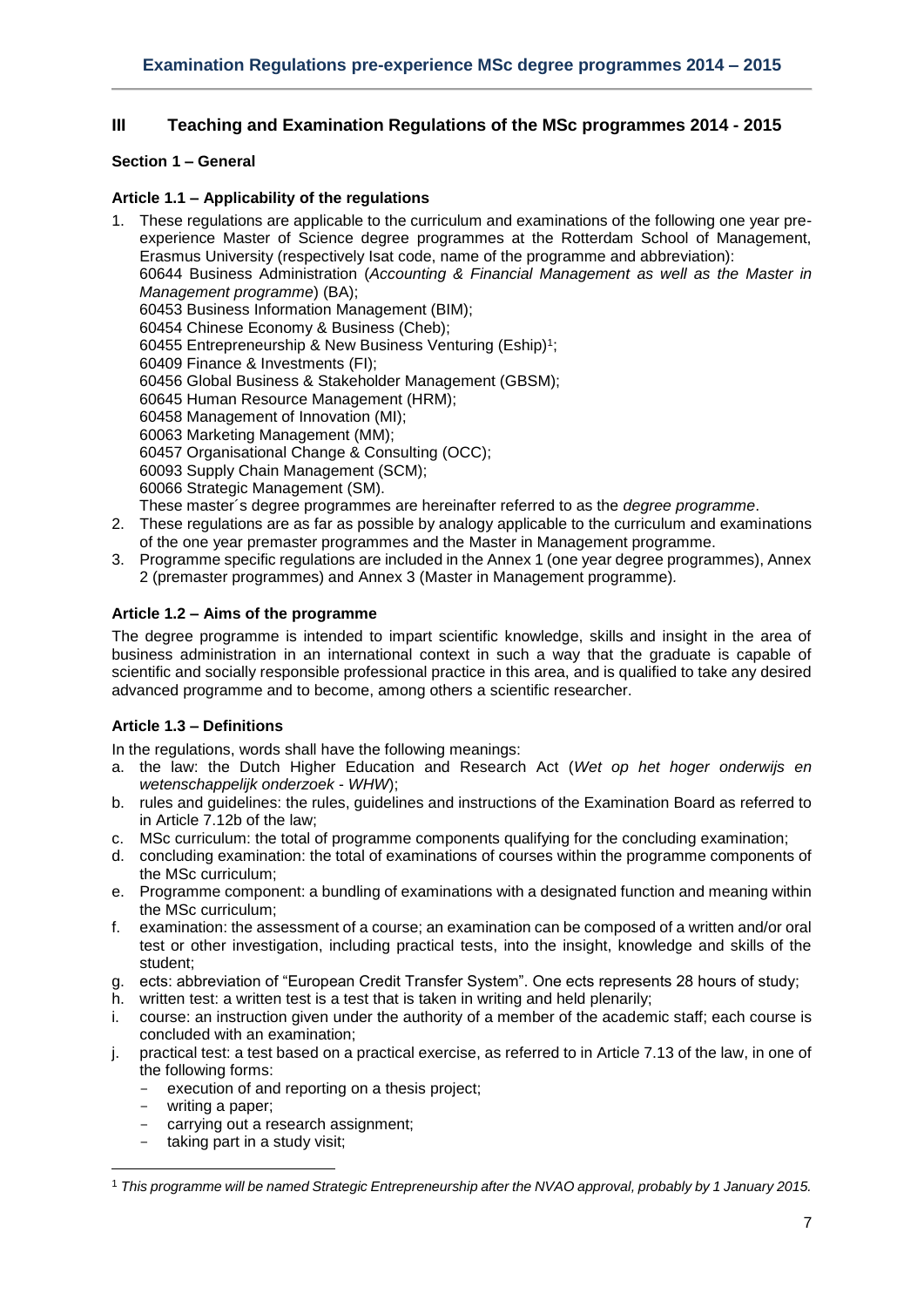# **Examination Regulations pre-experience MSc degree programmes 2014 – 2015**

- carrying out a practical assignment;
- taking part in another study activity aimed at the attainment of certain skills;
- k. student: a person who is enrolled in to the university and admitted to the degree programme pursuing the study and/or taking part in the examinations of the programme; for the further application of these regulations, this designation also applies to an enrolled 'extraneus';
- l. Examination Board: the board referred to in Article 7.12 of the law for supervising the examinations and organization and coordination of the examinations of the programme;
- m. academic year: the academic year runs from 1 September to the following 31 August (inclusive);
- n. Dean of the MSc Degree; the person who is responsible for the degree programme;
- o. Dean RSM: head of the Rotterdam School of Management, Erasmus University;
- p. Academic Director: the person who is responsible for a specific master programme;
- q. the school: the Rotterdam School of Management, Erasmus University;
- r. academic personnel:
	- the members of the academic staff of the School;
	- the trainee research assistants (AIOs) of the School;
	- the other academic personnel;
- s. academic staff:
	- the full professors;
	- the associate professors of the School;
	- the assistant professors of the School;
- t. teaching team: the members of the academic staff and the academic lecturers teaching courses within a master programme.

### <span id="page-7-0"></span>**Article 1.4 – Degree**

- 1. The one who has successfully passed all the programme components of the MSc degree programme will obtain the degree of Master of Science in the respective discipline;
- <span id="page-7-1"></span>2. The obtained degree will be recorded on the master´s degree certificate.

### **Article 1.5 – Language of instruction**

- 1. The language of instruction teaching and examinations is English.
- <span id="page-7-2"></span>2. In cases, the Examination Board can grant exemption from paragraph 1.

### **Article 1.6 – Compulsory educational activities**

- 1. Teaching in most of the programme components takes place on a small-scale basis to enable students to obtain knowledge, skills and attitudes in the best possible way. The basic requirement, therefore, is that the students take part in all activities.
- 2. If students are prevented from participating in certain educational activities due to special circumstances, they should report this to the instructor concerned in advance. In such cases, without prejudice to the rules that apply to giving and assessing examinations of particular courses, instructors may assign alternative activities.

### <span id="page-7-4"></span><span id="page-7-3"></span>**Section 2 – Composition of the degree programme**

### **Article 2.1 – Full-time / part-time**

<span id="page-7-5"></span>Within the scope of the law, the degree programme is offered full-time.

### **Article 2.2 – Study load and feasibility of the degree programme**

- 1. The degree programme has a study load of 60 ects.
- 2. Courses and projects, including examinations, are scheduled to be completed in one year.
- 3. To further feasibility of completing the degree programme according to the schedule, the work load is spread evenly over the programme's duration. Thus it is not allowed to do more courses within a block than scheduled. The Examination Board may exempt talented students from this rule.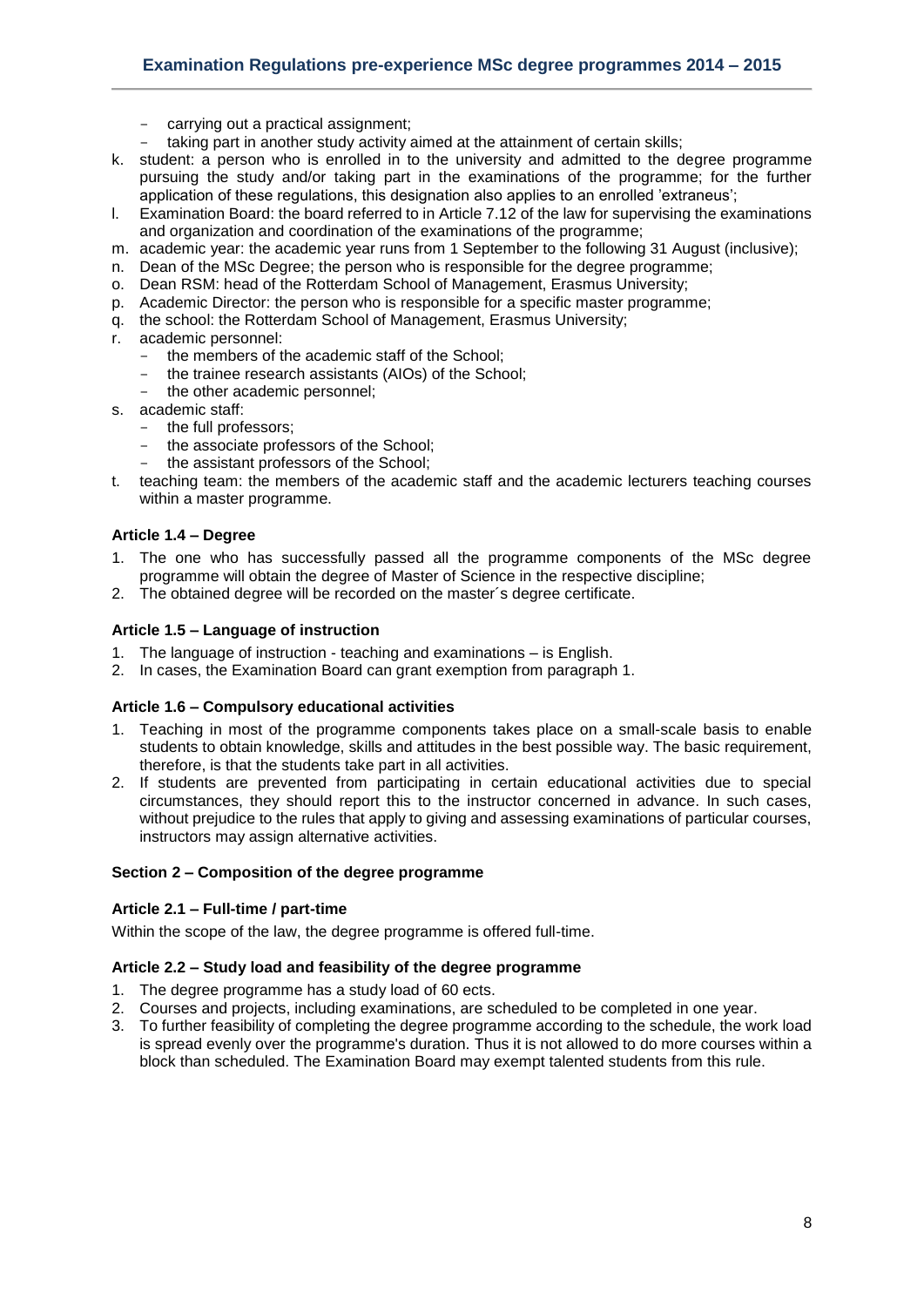# <span id="page-8-0"></span>**Article 2.3 – Composition of the degree programme**

1. The concluding examination applies to the MSc curriculum (the MiM programme excluded, see annex 3) built up from five programme components as follows:

| <b>Programme Components:</b>      |    |  |  |  |  |
|-----------------------------------|----|--|--|--|--|
| Core Courses:                     |    |  |  |  |  |
| ◊ Core Courses Block 1 (CC1)      | 11 |  |  |  |  |
| ♦ Core Courses Block 2 (CC2)      |    |  |  |  |  |
| ♦ Core Course (January Block)     |    |  |  |  |  |
| Electives:                        |    |  |  |  |  |
| ◊ Master Programme Elective (MPE) |    |  |  |  |  |
| ◊ Master Programme Elective (MPE) |    |  |  |  |  |
| ◊ Master Free elective (MFE)      |    |  |  |  |  |
| Thesis:                           |    |  |  |  |  |
| ♦Thesis Trajectory:               |    |  |  |  |  |
| thesis proposal                   | 16 |  |  |  |  |
| thesis                            |    |  |  |  |  |
| oral defence                      |    |  |  |  |  |

- 2. The detailing in the most recent version of the (digital) Study Guide of
	- the further descriptions of programme components into core courses and elective courses, including obligatory practicals, and the thesis project;
	- the designation of these programme components as crediting towards a specific master programme,

constitute an integral part of these Teaching and Examination Regulations, without prejudice to the other provisions set out in these regulations.

- 3. Students are to choose electives such that they build on and extend a student's acquired knowledge. More specifically,
	- a. the MPE´s are to be chosen from among
		- I) a designated pool of electives specific for the master programme,
		- II) or the student may choose, under approval by the Examination Board and the Academic Director one of the courses of an approved international exchange. Further details and rules are published in the Study Guide and/or on the programme´s website.
	- b. the MFE is to be chosen from among
		- I) all the elective programme components offered by RSM in an initial MSc programme (MScIM and MScBA MiM programme excluded), except in case a programme component has set specific requirements for participants,
		- II) or the student may choose, under approval by the Examination Board and the Academic Director, among components of another accredited master programme of either the Erasmus University Rotterdam or any other research university;
		- III) or the student may choose, under approval by the Examination Board and the Academic Director one of the courses of an approved international exchange. Further details and rules are published in the Study Guide and/or on the programme´s website.
- 4. In addition to the electives mentioned in paragraph 3, each master degree programme can offer an extra elective to outstanding students: the honours class. The admission to the honours class is selective. The selection procedure is transparent and published in the Study Guide and/or on SIN. Participation is voluntary. Students can participate one honours class at the most.
- 5. Without prejudice to the MSc curriculum as set forth in paragraph 1, a student may seek to expand the concluding examination with additional programme components or courses. Extra programme components are subject to acknowledgement by the Examination Board. In compliance with Article 2.2 paragraph 3, it is not allowed to do more courses within a block than scheduled.

# <span id="page-8-1"></span>**Article 2.4 – Exemption from obligatory practicals**

In exceptional cases, the Examination Board can grant exemption from the obligation to take part in practicals. In that case, the Examination Board can decide that the practicals should be carried out in another way, to be determined by the Examination Board.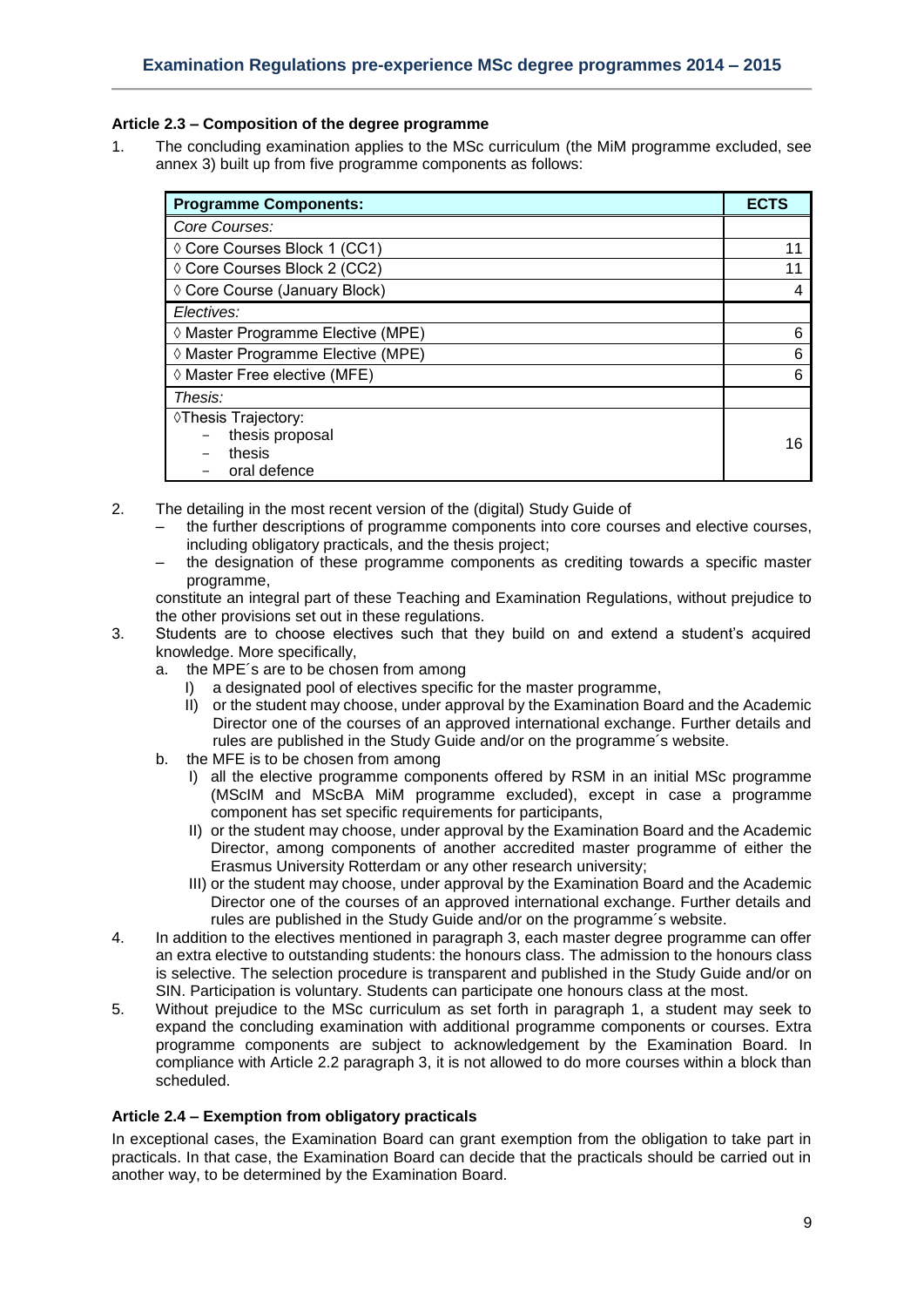# <span id="page-9-0"></span>**Article 2.5 – Exemption from examinations**

<span id="page-9-1"></span>No exemption from examinations will be granted.

### **Article 2.6 – Free master programme within the master degree programme at RSM**

- 1. Under approval by the Examination Board, students who are enrolled in the programme can combine their own master programme composed of examinations offered by the university, which will lead to the degree of Master of Science in one of the respective disciplines as defined in Article 1.1, paragraph 1.
- 2. The master programme mentioned in paragraph 1 must consist of sufficient examinations in the area of business administration according to the Examination Board, and in any case of the thesis trajectory of 16 ects.
- 3. The Examination Regulations and Rules and Guidelines are applicable to the programme mentioned in paragraph 1 and approved by the Examination Board.

### <span id="page-9-3"></span><span id="page-9-2"></span>**Section 3 – Admission**

### **Article 3.1 – General admission requirements**

With due observance of the rules by law concerning admission and enrolment and of deviating programme specific admission requirements laid down in Annex 1 of these Regulations, eligible for admission to the programme is:

- a. the one who has passed the concluding examination of the Bachelor of Science in Business Administration at the Rotterdam School of Management;
- b. the one who has passed the concluding examination of the Bachelor of Science in International Business Administration at the Rotterdam School of Management;
- <span id="page-9-4"></span>c. the one who has acquired the admission statement given by, or on behalf of, the Dean of the RSM.

### **Article 3.2 – Admission requirements for RSM students**

With due observance of the rules by law concerning admission and enrolment and of deviating programme specific admission requirements laid down in Annex 1 of these Regulations, the admission statement mentioned in article 3.1 sub c. can be obtained by students from the RSM who has:

- a. been granted the permission by the Examination Board to proceed as mentioned in article 1.5, paragraph 2 of the Teaching and Examination Regulations of the Bachelor of Science in Business Administration;
- b. been granted the permission to proceed by the Examination Board as mentioned in article 1.5, paragraph 2 of the Teaching and Examination Regulations of the Bachelor of Science in International Business Administration;
- c. passed all components of the Hbo-premaster programme (including the mandatory GMAT and the English Proficiency documents) mentioned in the Annex 2 of these regulations.

### <span id="page-9-5"></span>**Article 3.3 – Admission requirements for external students**

The admission statement mentioned in article 3.1 sub c. can be obtained by students from outside the RSM who have obtained an accredited Bachelor of Science in Business Administration degree of any accredited and/or recognized Bachelor's (of Science) degree programme of any research university that is comparable in level and content with the bachelor's degree of the (International) Business Administration programme of the Rotterdam School of Management, or related disciplines.

- In addition students have to submit evidence of:
	- a. Proficiency in English, to be proven by
		- IELTS: minimum overall and sub scores 6.5;
		- TOEFL (iBT): minimum overall score 91 + minimum sub scores 22;
		- TOEFL ITP issued by the Erasmus Language & Training Centre: minimum overall score 575;
		- No other English language test results will be accepted;
		- Exempted from an English test are students who are a native English speaker from the USA, UK, Canada, Ireland, Australia, New Zealand or South Africa or whose undergraduate programme was taught completely in the English language in one of the following countries: USA, Canada, Australia, New Zealand, South Africa or within the EU/EEA.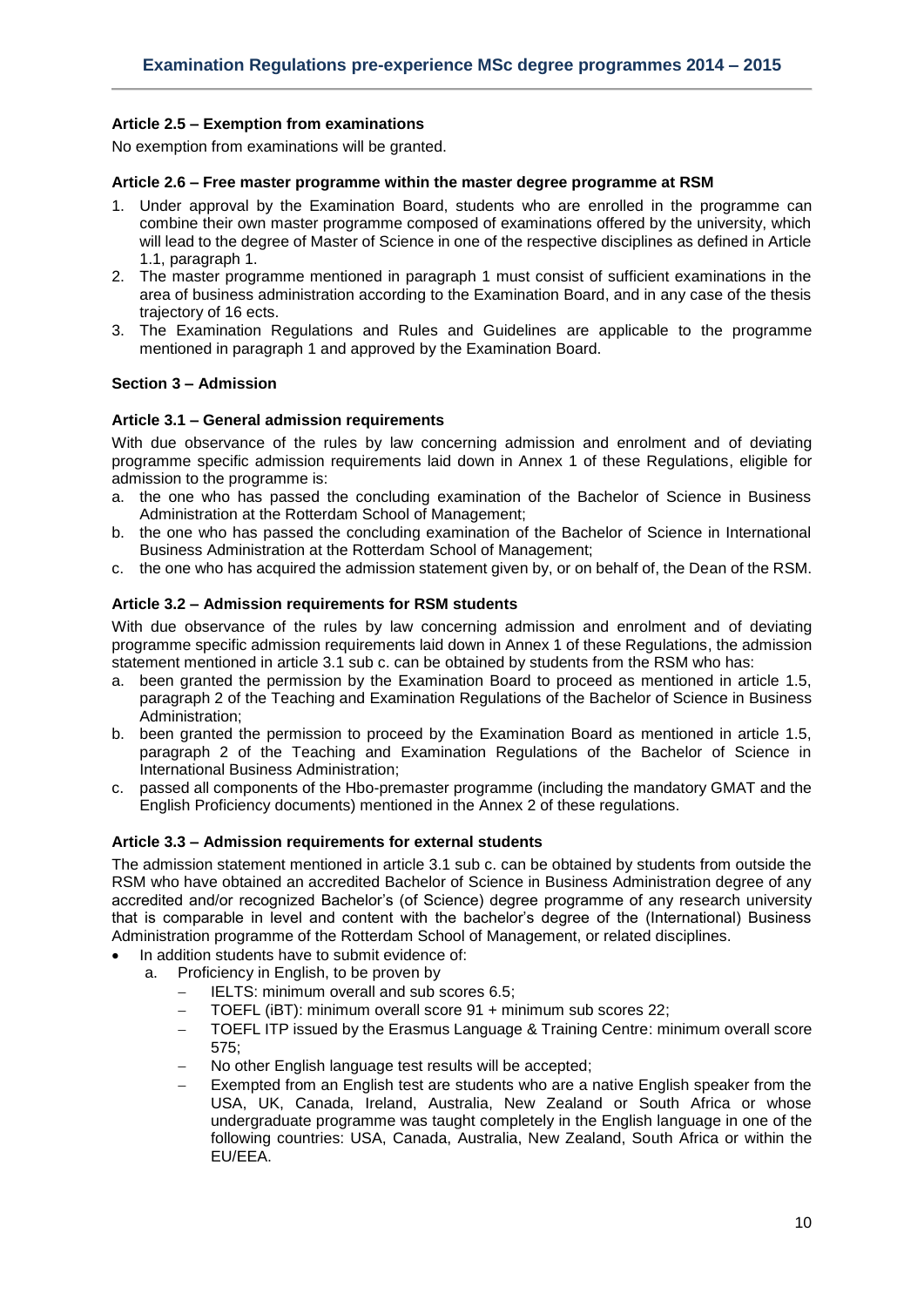- b. A grade point average (GPA) equivalent to a 7 out of 10 in the Dutch education system, which is considered to be above average;
- c. A GMAT score of at least 600. Only students with a bachelor's degree from EUR or one of the Dutch "sister programmes" are exempted from submitting a GMAT score;
- d. A motivation letter and a curriculum vitae.
- e. The test results may not be more than 2 years old.
- There are programme specific admission requirements. These programme specific requirements are included in the Annex 1.

# <span id="page-10-1"></span><span id="page-10-0"></span>**Section 4 – Taking examinations**

### **Article 4.1 – Frequency of examinations; examination schedule; re-examinations; extra opportunities**

- 1. The opportunity to take a test is presented at least once per academic year.
- 2. The opportunity to take written tests when belonging to an examination as referred to in Article 1.3 is given twice per academic year. On each of these occasions the examination result is updated.
- 3. Only students who submitted the final thesis before the deadline of the first opportunity as announced by the programme in question, are eligible to submit a repair version for the deadline in August.
- 4. Students who have not passed the thesis proposal at the first opportunity, will be offered a retry of which submission deadline is set at two weeks from the date of publication of the first opportunity results.
- 5. The student has a free choice in the number of repeats for taking a written test when part of an examination. The result for the examination is established on the last test result obtained. If the material to be studied for a course has changed, the subsequent examinations will reflect the new material.
- 6. In addition to the provisions set out in paragraphs 1 and 2, the opportunity to take a test for which the accompanying course is given for the last time ever, is given two times in the academic year subsequent to the last year of the course in case of a written test and only once in case of an assignment. The tests of the master electives are excluded from this rule. The tests will be scheduled during the examination period concerned. Deviating from paragraph 5 above, tests for these courses that have already been passed may not be taken again.
- 7. Without prejudice to applicable regulations regarding a period free of tests, and with due observance of the other provisions set out in these regulations, and of the Rules and Guidelines established by the Examination Board, the Dean of the MSc Degree establishes a schedule for written tests and examinations before the start of the academic year. In the event of urgent exceptional circumstances, the Dean of the MSc Degree can change the schedule during the academic year, provided that the change is announced in good time and no later than the start of the enrolment period, of the period of tests concerned, via appropriate channels such as SIN-Online.
- 8. In exceptional cases the Examination Board can, at the request of the student, decide that an extra opportunity to take a written test will be offered, in derogation from the schedule.
- 9. To courses that are instructed under the supervision and authority of accredited institutions other than RSM Erasmus University and for which results are converted to the MSc curriculum, the rules and regulations apply as set, upheld and applied by the examination board, or equivalent body, of that accredited institution.

# <span id="page-10-2"></span>**Article 4.2 – Form of the examinations and tests**

- 1. The tests of the examinations are conducted in written and/or oral form and/or by means of practical exercise, unless the Examination Board has decided otherwise.
- 2. If the Examination Board decides that the form as referred to in the foregoing paragraph shall be different, it will announce this to the students no later than two months before the test is to be held.
- 3. The elaborations on the form of the tests as referred to in paragraph 1, stated in the most recent version of the study guide for the study programme, constitute an integral part of these Teaching and Examination Regulations, without prejudice to the other provisions set out in these regulations.
- 4. In exceptional cases the Examination Board may, at the request of the student, decide to permit derogations from the provisions set out in paragraph 1.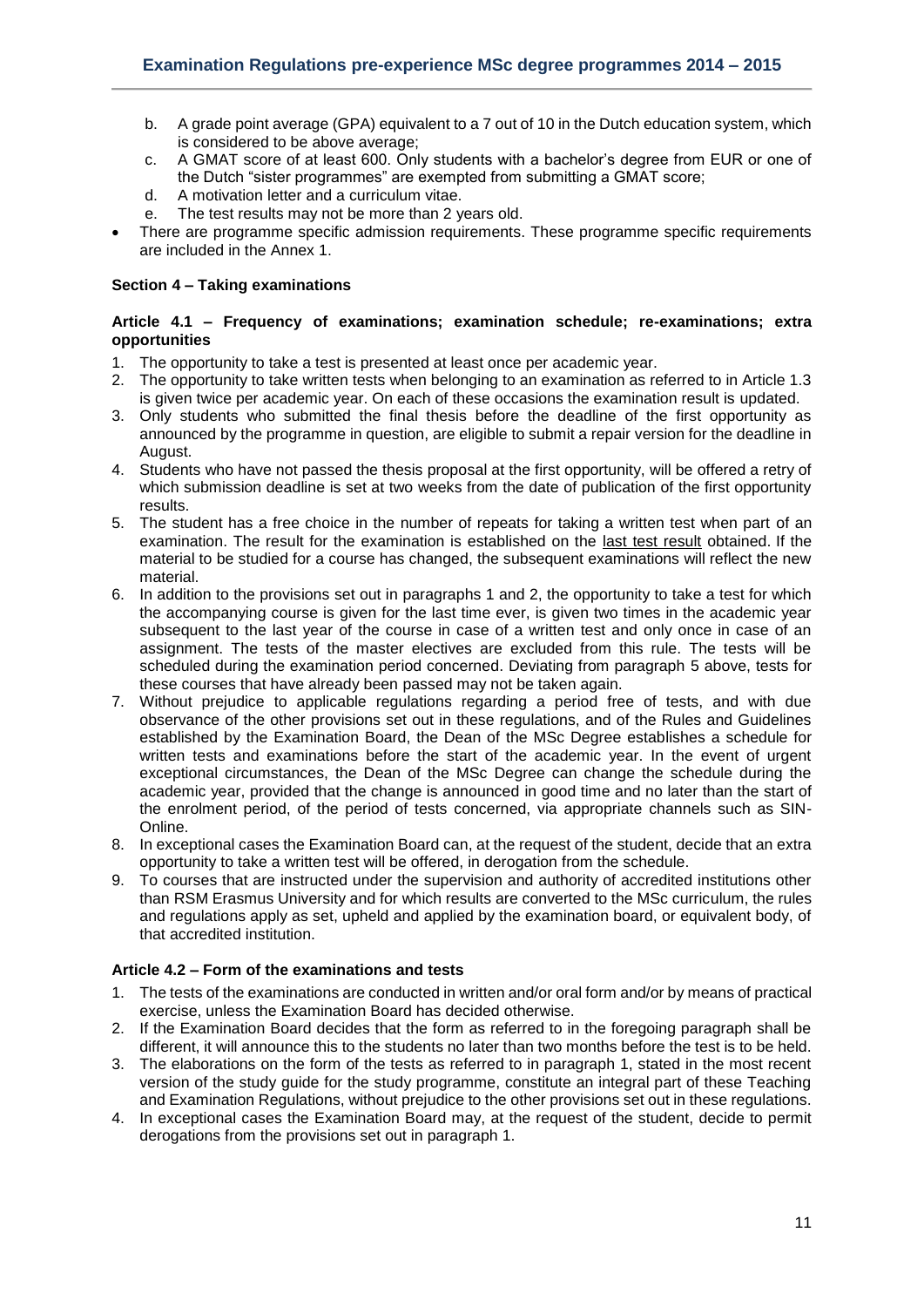5. Physically or sensory handicapped students are offered the opportunity to take tests in a manner adapted as far as possible to their individual handicap. The Board will, if necessary, obtain expert advice before making a decision.

# <span id="page-11-0"></span>**Article 4.3 – Oral tests**

- 1. No more than one person will be given an oral test at a time, unless the Examination Board has decided otherwise.
- 2. An oral test is taken in public, unless in an exceptional case the Examination Board or the examiner concerned has decided otherwise, or the student has objected to this.

# <span id="page-11-1"></span>**Article 4.4 – Sequence of programme components**

- 1. A student may continue the thesis trajectory only after a designated research methods course of at least 4 and of most 6 ects of the degree programme has been passed.
- 2. The thesis proposal can be submitted no sooner than three months after the start of the programme by the student, and, if applicable, the bachelor examination or the pre-master programme has been passed as well.
- 3. If the thesis proposal has not been passed or has not been delivered timely, the student may not proceed the thesis trajectory and will have to restart the course the next academic year.
- 4. In exceptional individual cases, at the student´s request, the Examination Board may derogate from the foregoing paragraphs, after consulting the student adviser and the involved examiners.

# <span id="page-11-2"></span>**Section 5 – Result of examinations**

# <span id="page-11-3"></span>**Article 5.1 – Determining, announcing and recording results of examinations; deadlines**

- 1. After an oral test has been taken, the examiner determines the result immediately, and gives the student a written notification.
- 2. The examiner determines the updated result of an examination as a consequence of a new outcome for a written test as soon as possible, and no later than four weeks after the day on which the test was conducted. In deviation from the foregoing, the thesis proposal and the thesis report must be assessed within two weeks after submission. In the event of *force majeure*, the Examination Board can permit derogation from these deadlines.
- 3. The Department for Exam Administration RSM checks compliance with the deadline mentioned in the previous paragraph, and in the event that it is likely to be exceeded, reports this in good time to the chairman of the Examination Board.
- 4. With regard to a test that is to be taken in a manner other than orally or in writing, the Examination Board decides in advance in what way and within what period the student will be given a written notification of the examination result involved.
- 5. The examiner immediately reports updated examination result to the Department for Exam Administration RSM, which then informs the student of this in writing.
- 6. The Department for Exam Administration RSM is responsible for recording the results of examinations. This Office also records what certificates have been presented to a student. No information about recorded data, with the exception of data about the certificates awarded, is given to anyone other than the student, the Examination Board, the directors of the study programme, the Board of the Erasmus University, the student advisor, the student counsellor and the Examination Appeals Board (*CBE*). The Examination Board may decide on derogation from the provisions set out in the last sentence under the consent of the student involved.
- 7. The involvement of the Department for Exam Administration RSM as referred to in the previous paragraphs is without prejudice to the provisions in this matter as determined by the Executive Board of the Erasmus University.
- 8. The written certificate concerning the result of an examination contains information about the way in which the student can lodge an appeal with the Examination Appeals Board (*CBE*).

# <span id="page-11-4"></span>**Article 5.2 – Period of validity**

- 1. Unless otherwise mentioned, the term of validity for examinations passed is three years. The Examination Board may extend the term of validity if, in its judgment, the knowledge, insights and skills relating to the course corresponding to the examination in question are not obsolete.
- 2. The Examination Board can impose, with respect to an examination taken and passed more than three years ago, an additional or alternative examination, before the student can pass the concluding examination.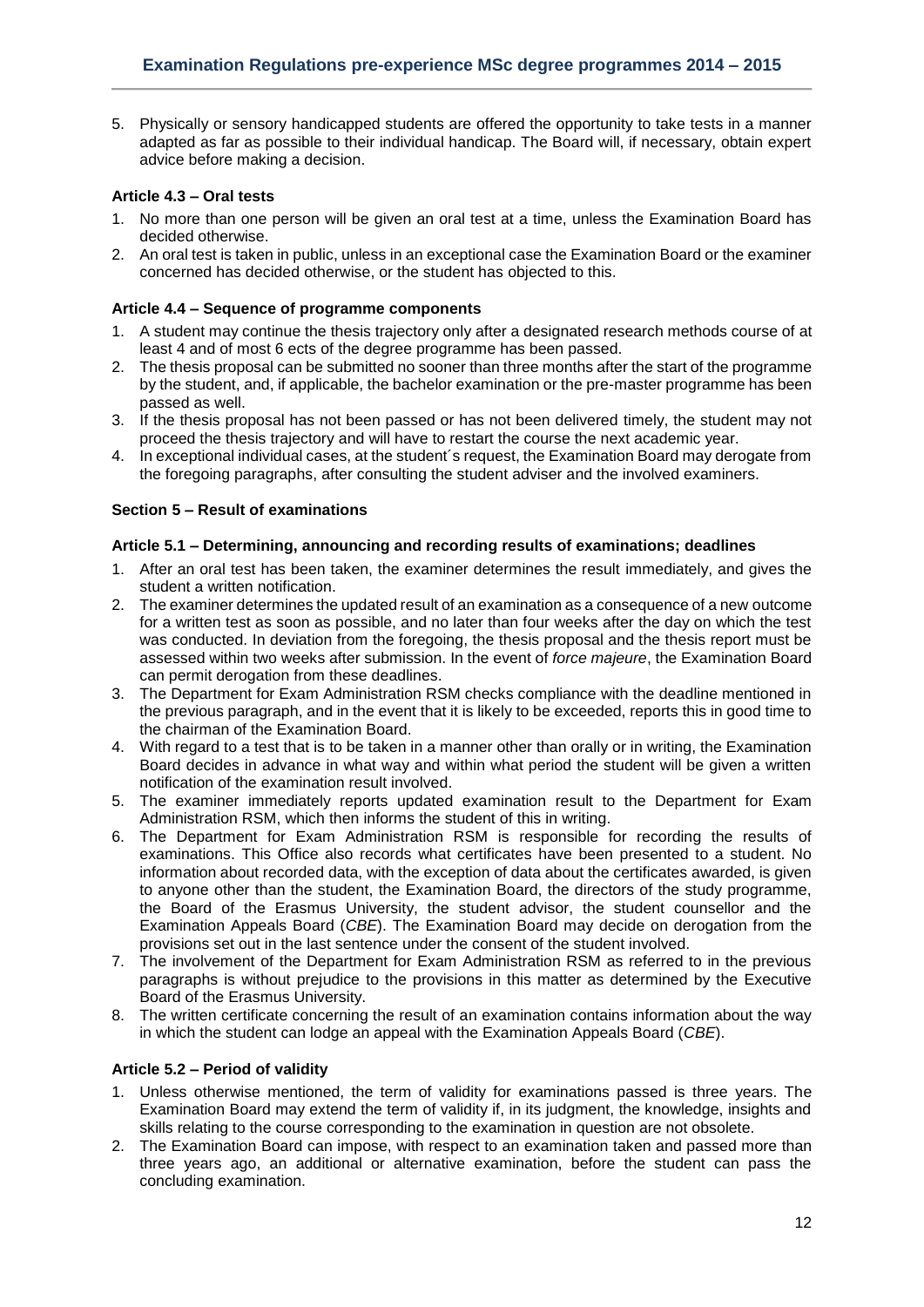3. The term of validity of tests on which examinations are based is limited to the academic year in which the test has been taken, unless the examiner determines otherwise in the course manual.

# <span id="page-12-0"></span>**Article 5.3 – Perusal and explanatory opportunity**

- 1. Interested parties will be given an opportunity to see the questions and assignments of the examination concerned, along with the criteria for assessment. The examiner will organise this opportunity as soon as possible after the assessment of the examination, but no later than four weeks after the results of the written examination have been announced.
- 2. During the term mentioned in paragraph 1, persons who have taken written examinations may peruse their assessed work. The examiner shall determine the location and time of perusal. The examiner may combine perusal with the explanatory opportunity mentioned in paragraph 1.
- 3. In the event that a student can demonstrate that he/she was prevented from being at the assigned location and time for the perusal mentioned in paragraph 2, due to *force majeure*, at the request of the student an alternative opportunity will be offered, if possible within the term mentioned in paragraph 1.

# <span id="page-12-1"></span>**Article 5.4 - Archiving period of written examinations**

- 1. The assignments, answers and the assessment of the written examinations will be archived (in paper or electronic form) for two years after the assessment.
- 2. The Thesis and the assessment thereof will be archived (in paper or electronic form) for seven years after the assessment.

# <span id="page-12-3"></span><span id="page-12-2"></span>**Section 6 – Result of the concluding examination**

# **Article 6.1 – The result of the concluding examination**

- 1. The result of the concluding examination is determined by the Examination Board based on the examinations of courses in the programme components that build the MSc curriculum and the approved extra programme components as mentioned in article 2.3 and in compliance with the regulations stated in article 5.2 of the Rules and Guidelines.
- 2. In derogation from the provisions set out in paragraph 1, the Examination Board may, before determining the result of the concluding examination, conduct an investigation into the knowledge of the student with regard to one or more examinations of the programme, if and insofar as the results of the examinations concerned give it cause to do so.
- 3. In derogation from the provisions set out in paragraph 1, the result of the concluding examination will not be determined for students who are admitted to the programme by virtue of article 3.2 under a, or b. as long as they do not have passed the concluding examination of the Bachelor of Science in Business Administration/Bedrijfskunde or International Business Administration. The same applies to students who are admitted to the master´s degree programme at RSM by virtue of article 3.2. under c as long as they do not have passed all the components of their pre-master programme.

# <span id="page-12-4"></span>**Section 7 – Final and Implementation Provisions**

# <span id="page-12-5"></span>**Article 7.1 – Amendments changes**

- 1. Amendments to these regulations will be adopted by the Dean RSM through a separate decree.
- 2. No amendments will be made that are applicable to the current academic year, unless the interests of the students are, in reason, not thereby prejudiced.
- 3. Moreover, amendments must not influence, to the detriment of the students any other decision, which has been taken with respect to a student by the Examination Board by virtue of these regulations.

# <span id="page-12-6"></span>**Article 7.2 – Hardship clause**

In very exceptional individual circumstances, in which application of one or more of the provisions set out in these regulations leads to evidently unreasonable and/or unfair situations with regard to a student, a student can submit a request in writing, and with reasons, for derogation from the said provision(s) to the Examination Board. The Examination Board may, after consulting the relevant examiner(s) and the student advisor or student counsellor, derogate from the said provision(s) in favour of the student. A decision to reject the student's request will not be made by the Examination Board until the applicant has been given the opportunity to present his or her case, if this is requested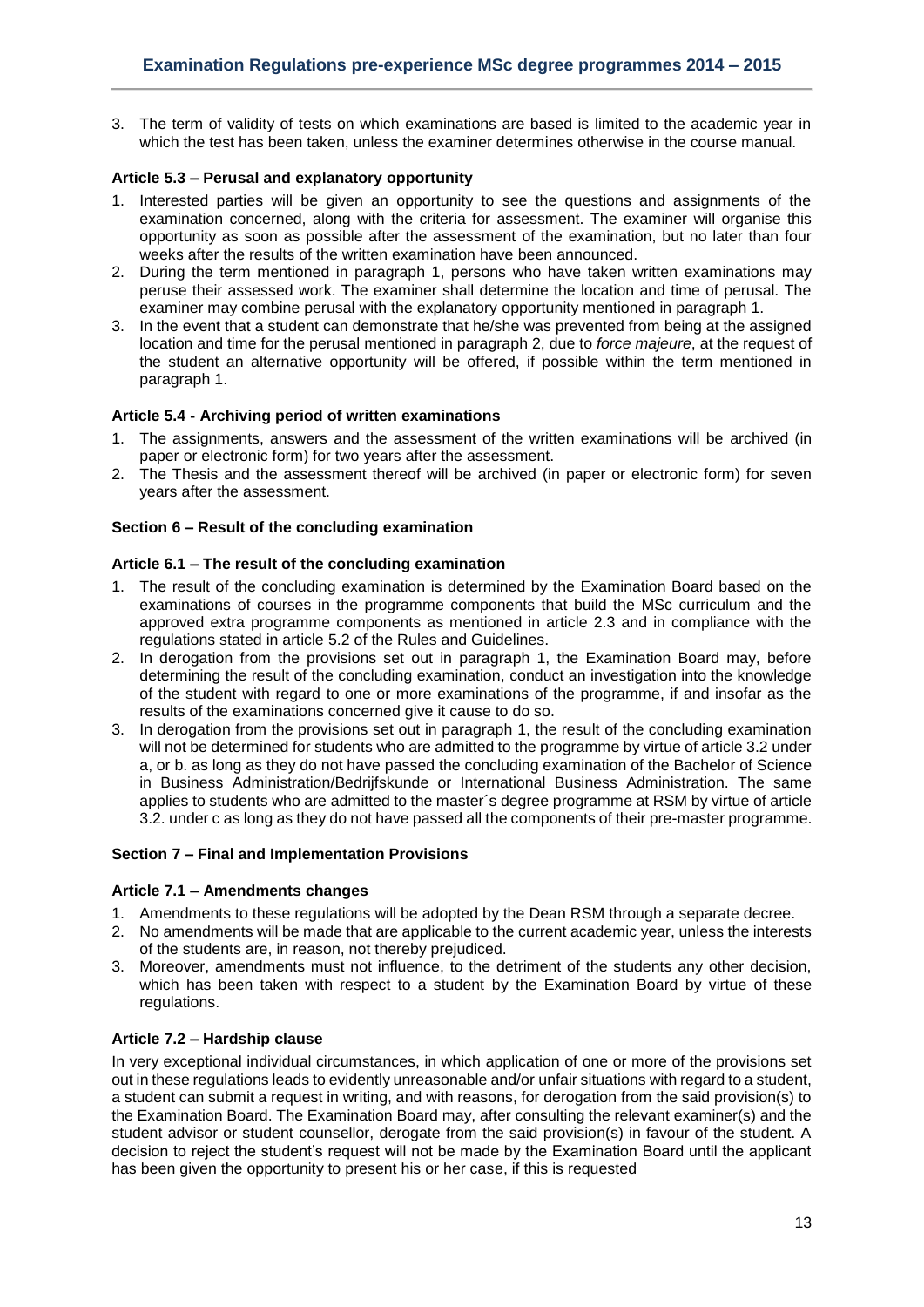# <span id="page-13-0"></span>**Article 7.3 – Announcement**

The Dean RSM is responsible for an appropriate announcement of these regulations, of the Rules and Guidelines established by the Examination Board, and of amendments to these documents.

# <span id="page-13-1"></span>**Article 7.4 – Legal effect**

These regulations have legal effect from 1 September 2014.

### <span id="page-13-2"></span>**Section 8 – Transitional Provisions 2014-2015**

### <span id="page-13-3"></span>**Article 8.1 – transition rule for CHEB students cohort 2013 and earlier with regard to unfinished programme components**

- 1. There will be resit exams for core courses and electives during academic year 2014-2015, for insufficient grades only. Written tests will be offered twice, and assignments only once. The course itself in its former format will not be offered.
- 2. Students who did not finish the thesis yet, will be able to finish it subject to the rules and regulations that apply to the master programme during the Academic Year 2014-2015 and 2015-2016.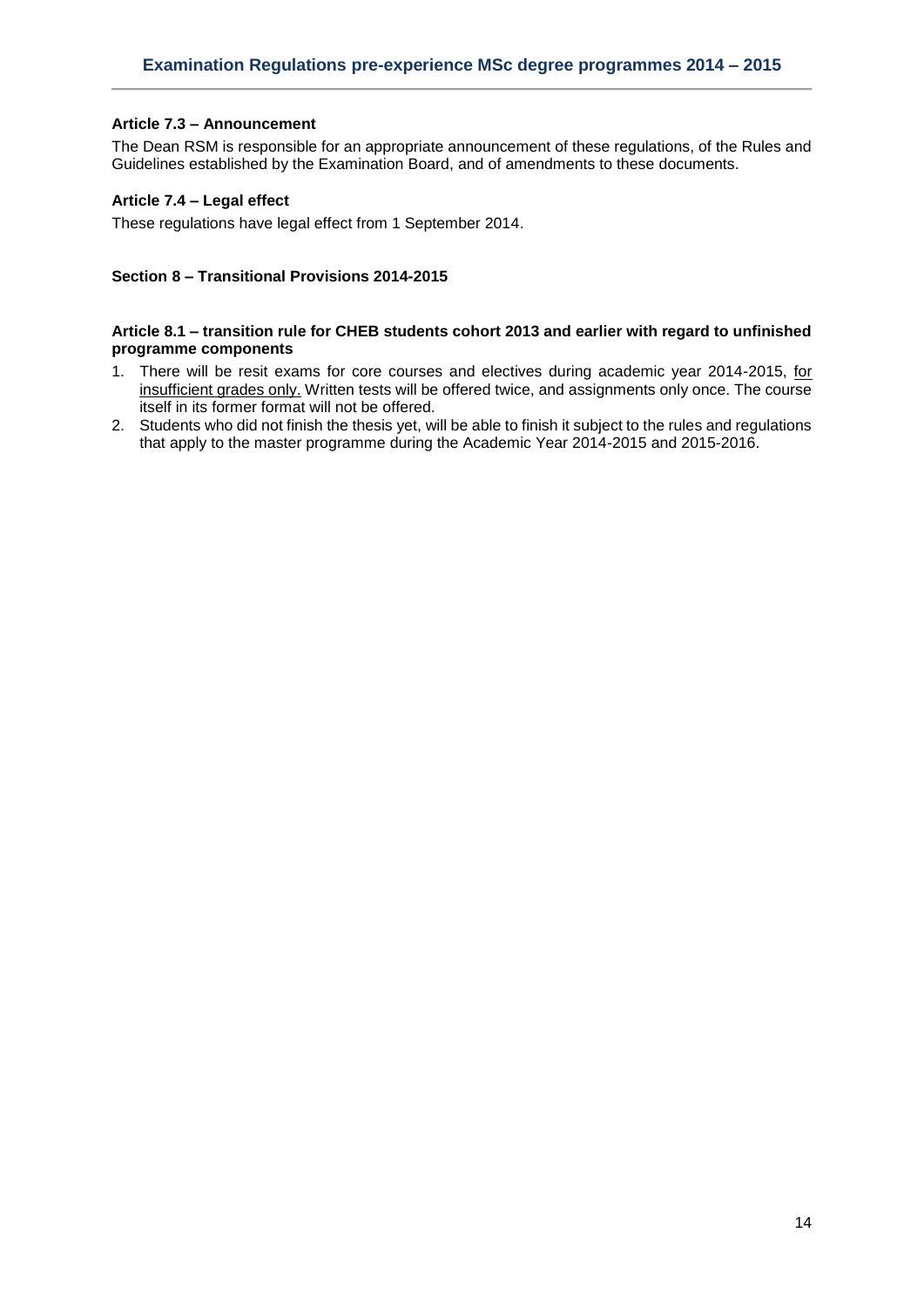# <span id="page-14-0"></span>**Annex 1 Programme specific regulations**

### <span id="page-14-1"></span>**Admission Criteria**

The MSc degree programmes as referred to in Article 1.1, paragraph 1 of the TER have specific admission criteria next to those mentioned in Section 3 of the TER. These additional admission criteria of the respective programmes are:

### Business Administration, Accounting & Financial Management

The admission statement mentioned in article 3.1 sub c. can be obtained by students from outside the RSM who have obtained a bachelor's or undergraduate degree from a research university. A minimum total of 60 ECTS in qualitative and quantitative research methods, statistics and advanced courses in business administration and accounting & finance methods and tools must have been part of the bachelor curriculum.

### Business Information Management

The admission statement mentioned in article 3.1 sub c. can be obtained by students from outside the RSM who have obtained a bachelor's or undergraduate degree from a research university. A minimum total of 60 ECTS in qualitative and quantitative research methods, statistics and advanced courses in business administration and information management must have been part of the bachelor curriculum.

### Chinese Economy & Business

The admission statement mentioned in article 3.1 sub c. can be obtained by students from outside the RSM who have obtained a bachelor's or undergraduate degree from a research university. A minimum total of 60 ECTS in qualitative and quantitative research methods, statistics and advanced courses in business strategy, marketing, organizational theory & behavior, macroeconomics and financial management must have been part of the bachelor curriculum. Sinology students are welcome with an appropriate minor, covering the above subjects.

In addition students should successfully complete a selection interview for the programme.

### Entrepreneurship & New Business Venturing

The admission statement mentioned in article 3.1 sub c. can be obtained by students from outside the RSM who have obtained a bachelor's or undergraduate degree from a research university. A minimum total of 60 ECTS in qualitative and quantitative research methods, statistics and advanced courses in business strategy, organizational theory & behavior and finance & accounting must have been part of the bachelor curriculum.

### Finance & Investments

The admission statement mentioned in article 3.1 sub c. can be obtained by students from outside the RSM who have obtained a bachelor's degree from a research university. A minimum total of 60 ECTS in qualitative and quantitative research methods, statistics and advanced courses in business administration and financial methods & tools must have been part of the bachelor curriculum. There is a maximum on the number of external students that can be admitted to this programme.

Specific admission requirement for RSM bachelor students next to a completed BScBA or BScIBA is a GPA of 7,0 or greater for the results which are registered in Osiris by 1 May 2014 based on a minimum of 140 ects. The results from the trimester 9 and any resits after 1 May will not be included in the GPA calculation. If this GPA criterion has not been met a student may submit a GMAT score of 600 or greater before 15 July 2014. The RSM premaster students need to submit a GMAT score of 600 or greater, also before 15 July 2014.

# Global Business & Stakeholder Management

The admission statement mentioned in article 3.1 sub c. can be obtained by students from outside the RSM who have obtained a bachelor's or undergraduate degree from a research university. A minimum total of 60 ECTS in qualitative and quantitative research methods, statistics and advanced courses in business administration must have been part of the bachelor curriculum.

### Human Resource Management

The admission statement mentioned in article 3.1 sub c. can be obtained by students from outside the RSM who have obtained a bachelor's or undergraduate degree from a research university. A minimum total of 60 ECTS in qualitative and quantitative research methods, statistics and advanced courses in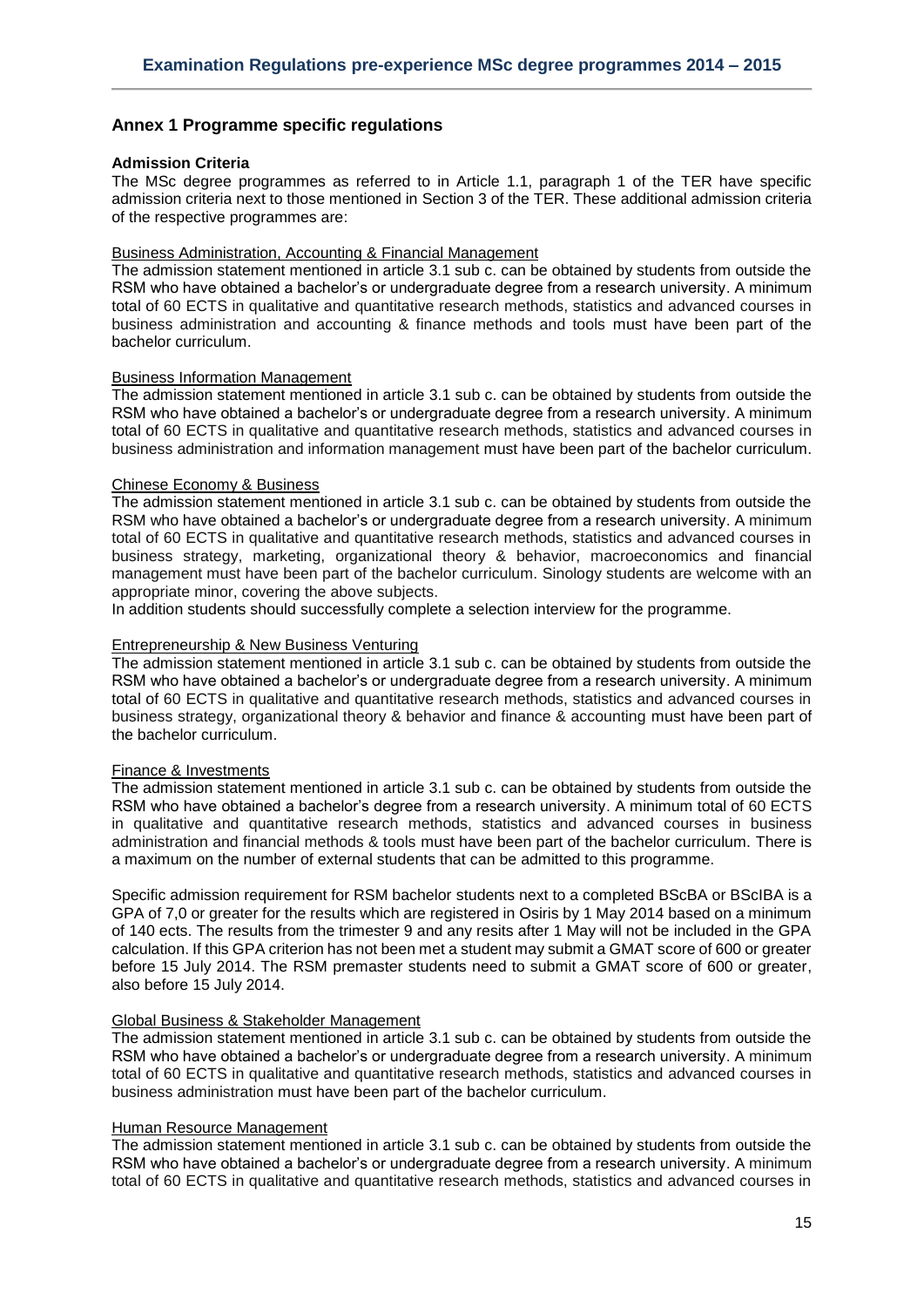organizational theory & behavior and or industrial and organizational psychology must have been part of the bachelor curriculum.

### Management of Innovation

The admission statement mentioned in article 3.1 sub c. can be obtained by students from outside the RSM who have obtained a bachelor's or undergraduate degree from a research university. A minimum total of 60 ECTS in qualitative and quantitative research methods, research projects, probability or statistics and advanced courses in some of the following fields: innovation management, marketing, operations management, supply chain management, decisions sciences, accounting, business intelligence or organization studies must have been part of the bachelor curriculum.

### Marketing Management

The admission statement mentioned in article 3.1 sub c. can be obtained by students from outside the RSM who have obtained a bachelor's or undergraduate degree from a research university. A minimum total of 60 ECTS in qualitative and quantitative research methods, statistics and advanced courses in business administration and marketing must have been part of the bachelor curriculum.

# Organisational Change & Consulting

The admission statement mentioned in article 3.1 sub c. can be obtained by students from outside the RSM who have obtained a bachelor's or undergraduate degree from a research university. A minimum total of 60 ECTS in qualitative and quantitative research methods, statistics and advanced courses in organization theories, organizational behavior, methods and tools must have been part of the bachelor curriculum.

### Supply Chain Management

The admission statement mentioned in article 3.1 sub c. can be obtained by students from outside the RSM who have obtained a bachelor's or undergraduate degree from a research university. A minimum total of 60 ECTS in qualitative and quantitative research methods, statistics and advanced courses in business administration, operations management and accounting must have been part of the bachelor curriculum.

### Strategic Management

The admission statement mentioned in article 3.1 sub c. can be obtained by students from outside the RSM who have obtained a bachelor's or undergraduate degree from a research university. A minimum total of 60 ECTS in qualitative and quantitative research methods, statistics and advanced courses in business strategy, organizational theory & behavior and finance & accounting must have been part of the bachelor curriculum.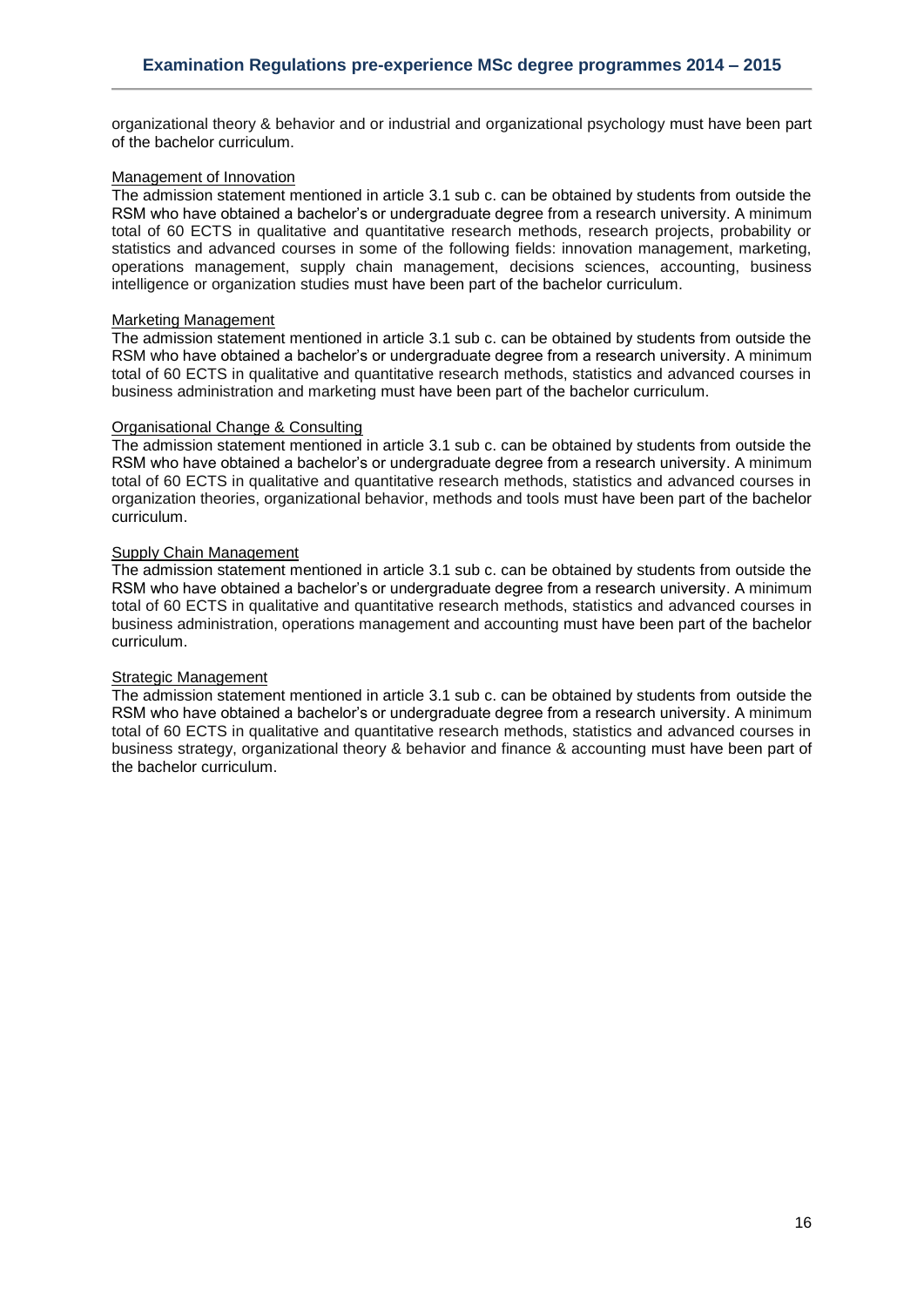# <span id="page-16-0"></span>**Annex 2 Hbo Pre-master Programmes**

### <span id="page-16-1"></span>**A. The English language Pre-master Programme in Business Administration 2014 – 2015**

### **I. Preamble**

Rotterdam School of Management, Erasmus University (RSM) offers a Pre-master Programme for HBO students with a bachelor's degree programme related to Business Administration interested in pursuing a pre-experience MSc degree programme of the RSM.

After successful completion of the **Pre-master Programme and a GMAT test**, students are immediately eligible for one of the RSM's one-year pre-experience master's degree programmes.

Students may also apply for the 1  $\frac{1}{2}$  year Master of Science in International Management – CEMS (MScIM – CEMS) or the Master of Philosophy in Business Research (MPhil), but those master programmes have additional selection criteria and a maximum intake (check [www.rsm.nl/master](http://www.rsm.nl/master) ).

Successful completion of the Pre-master Programme does not result in a bachelor diploma or other certificate but only in an admission statement to the master that has to be redeemed within one year.

### **II. Studyload Pre-master Programme**

This one-year Pre-master Programme has a studyload of at least 31 – 33 ECTS.

The programme must be completed **within two consecutive years** at the most. If not, the grades and credits received up to that point will be cancelled.

### **III. Selection and admission criteria Pre-master Programme**

The Pre-master Programme has a limited capacity and is selective. The selection is based on previous education, grades and (international) motivation. The selection criteria are:

- Completion of one of the eligible English taught HBO programmes;
- Grade Point Average (GPA) for the first 3 years of HBO programme must be **7.0** or higher at time of application;

The Pre-master Programme has a limited capacity. The maximum number of students selected for the English-language pre-master Programme starting in September 2014 is 40 and no more than 20 Dutch students will be selected.

Further application rules (forms, deadlines, etc.) are published on the RSM-website [www.rsm.nl/premaster.](http://www.rsm.nl/premaster)

# **IV. Eligible HBO programmes**

Students can apply for the English Language Pre-master Programme if they have completed a NVAO accredited HBO degree with comprehensive knowledge of the functional domains of business administration. This equates to a minimum of 120 ECTS of relevant courses in at least 5 of the 7 subject areas including advanced mathematics and statistics: Finance & Accounting, Marketing, HRM, Strategic Management, Supply Chain Management/ Logistics, Business Information Management, (Business) Economics.

# **V. Grade Point Average**

When applying for the Pre-master Programme, the grade point average (GPA) of the first three years (including propaedeutic phase, introductory year or foundation year) of the HBO programme is important. Students with an average grade of 7.0 or higher (based on the courses at the time of application) are eligible for selection. These students may receive a provisional offer.

At the moment the programme actually starts in September 2014 only applicants with **a final GPA of 7.0 or higher** on their final grade list will be admitted.

### **VI. Composition of the curriculum**

The English language Pre-master in Business Administration consists of a selection of courses in the RSM bachelor's degree programme in International Business Administration (BScIBA).

The Pre-master Programme is made up of three parts: two compulsory parts and one optional part. **NOTE:** In the Pre-master Programme **no exemptions** will be granted.

# **Part 1: Basic curriculum – Academic skills (27 ects)**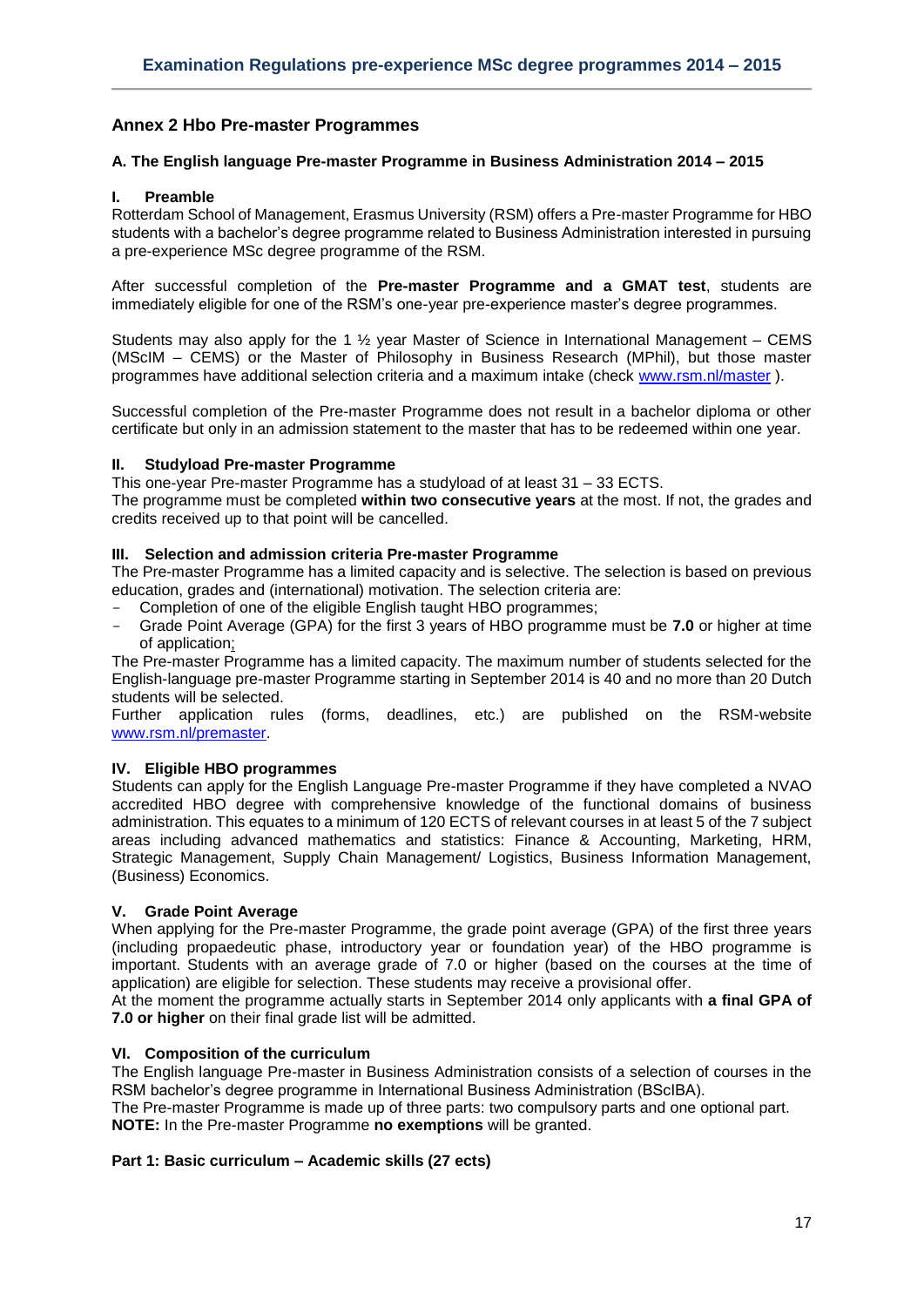| Sept.                                                                     | Oct. | Nov. | Dec. | Jan.                                                                                                               | Feb.                | <b>March</b> | <b>April</b>                                                   | May | June | July          | Aug. |  |
|---------------------------------------------------------------------------|------|------|------|--------------------------------------------------------------------------------------------------------------------|---------------------|--------------|----------------------------------------------------------------|-----|------|---------------|------|--|
| <b>Trimester 1</b>                                                        |      |      |      | <b>Trimester 2</b>                                                                                                 |                     |              | <b>Trimester 3</b>                                             |     |      | <b>Summer</b> |      |  |
| Methodology (BAP73) (3 ECTS)<br>Philosophy of Science<br>(BAB17) (3 ECTS) |      |      |      | <b>Applied Business</b><br>Methods (BAB08) (6<br>ECTS)<br>Research Training & Bachelor Thesis<br>(BAD10) (12 ECTS) |                     |              | International<br><b>Marketing Research</b><br>(BAB11) (3 ECTS) |     |      | Resits        |      |  |
| <b>GMAT</b>                                                               |      |      |      |                                                                                                                    |                     |              |                                                                |     |      |               |      |  |
| 6 ECTS (168 hours)                                                        |      |      |      |                                                                                                                    | 12 ECTS (336 hours) |              | 9 ECTS (252 hours)                                             |     |      |               |      |  |

# **Part 2: Master related compulsory courses (4 – 6 ects)**

Admission to a specific master requires to follow a course related to that master. If a student would like keep options open as to which master he/she would like to be admitted to after finishing the pre-master this requires to follow additional courses during the pre-master related to those masters of their choice. Minimal size:  $4 - 6$  EC.

*(Remark: Specific information on part 2 is available on [www.rsm.nl/premaster.](http://www.rsm.nl/premaster))*

# **Part 3: Optional (4 – 6 ects)**

In addition to the compulsory parts of the Pre-master Programme most MSc programmes recommend to follow an extra course. This optional course is meant to give some extra in-depth knowledge in the specialty of the master or to give some broadening of knowledge useful for this master. *(Remark: Specific information on part 3 is available on [www.rsm.nl/premaster.](http://www.rsm.nl/premaster))*

# **VII. GMAT**

Submitting a [GMAT](http://www.mba.com/) score for admission to the master is mandatory. Master applications without a valid GMAT score will not be considered for admission.

The GMAT exam consists of 3 parts, the quantitative section, the verbal section and the analytical writing assessment. The first 2 sections are used to determine the overall score. RSM does not require to complete the analytical writing assessment.

The minimum required score is **600**. Scores under 600 will not be considered.

GMAT scores older than 2 years are no longer considered valid by RSM.

*(Remark: SAT and GRE scores will not be accepted.)*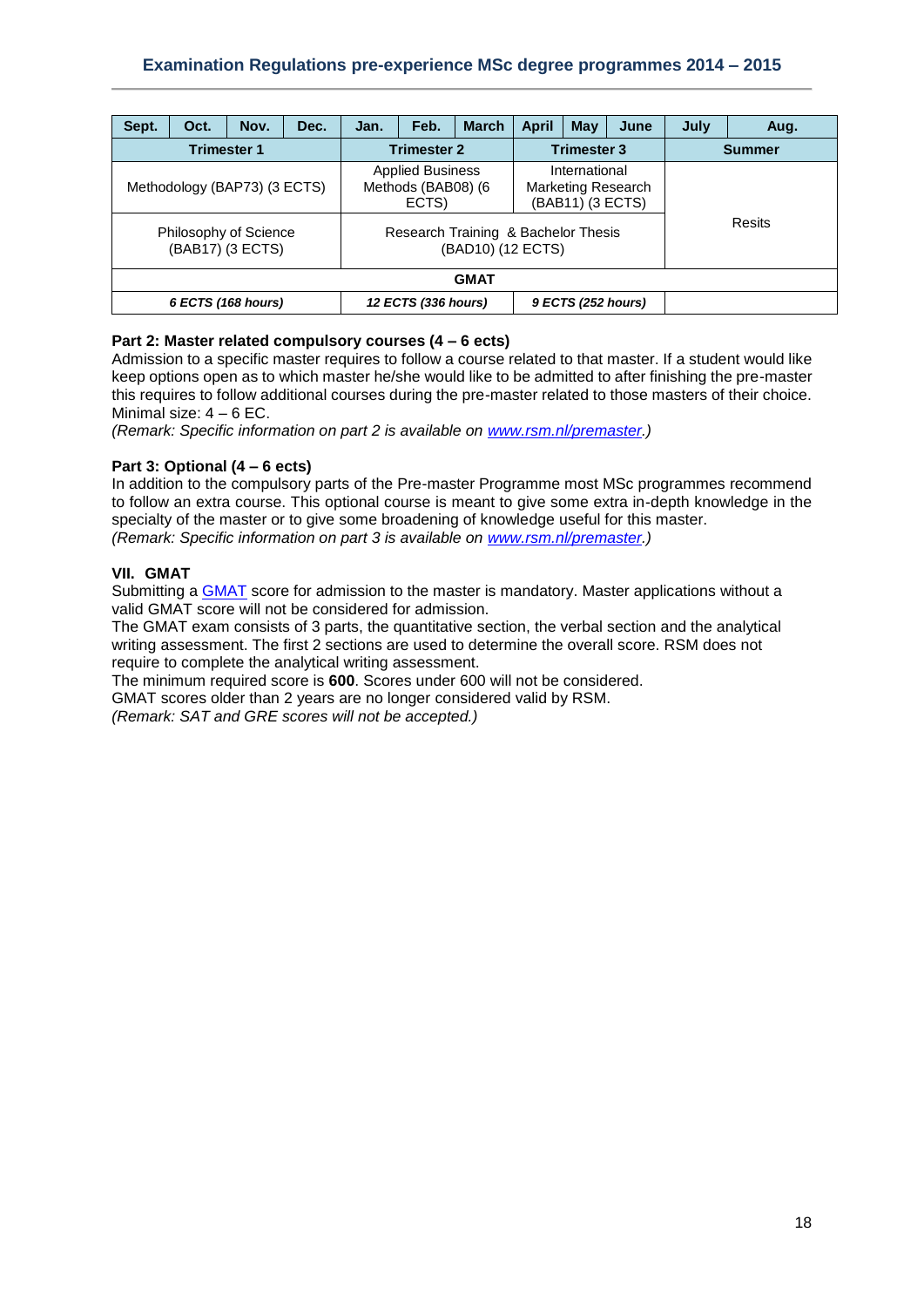### <span id="page-18-0"></span>**B. Nederlandstalig Premaster Programma Business Administration 2014 -2015**

### **I. Preambule**

De Rotterdam School of Management, Erasmus University biedt een eenjarig Premaster Programma aan voor studenten met een bachelordiploma van een aan Bedrijfskunde verwante geaccrediteerde Hbo-opleiding. Studenten die het Premaster Programma in combinatie met een GMAT-test hebben afgerond en die Engels sufficiënt zijn, ontvangen een bewijs van toelating voor een eenjarige initiële MSc programma van de RSM). Het bewijs van toelating moet binnen één jaar na afronding verzilverd worden.

Studenten met een afgerond Premaster Programma kunnen zich ook aanmelden voor het 1½-jaar durende programma MSc International Management - CEMS (MScIM – CEMS), maar dit programma heeft additionele selectie- en toelatingscriteria (zie [www.rsm.nl/master\)](http://www.rsm.nl/master).

Het afronden van het Premaster Programma (plus GMAT test) geeft géén recht op een bachelordiploma.

### **II. Studielast en –duur**

Het eenjarige Premaster Programma heeft een studielast van minimaal 31 – 33 ects. Het programma dient in maximaal twee opeenvolgende jaren afgerond te zijn. Indien het Premaster Programma na twee jaar niet is afgerond vervalt de geldigheid van de behaalde resultaten.

### **III. Selectie- en toelatingscriteria Premaster Programme**

Het Premaster Programma is bestemd voor studenten met een bachelordiploma van een aan Bedrijfskunde verwante door de NVAO geaccrediteerde Hbo-opleiding. Tot het programma worden studenten toegelaten van wie redelijkerwijs verwacht kan worden dat zij met een bepaald niveau van opgedane kennis en vaardigheden zowel de premaster als de Master met succes binnen een redelijke termijn kunnen afronden. Voor de toelating hanteert RSM daarom selectiecriteria en toelatingseisen. Studenten worden geselecteerd op basis van:

- Een afgeronde toelaatbare Hbo-opleiding:
- Gewogen gemiddeld cijfer (GPA) over minimaal de eerste drie jaren van het HBO, van minimaal een onafgeronde 7 bij vooraanmelding en toelating.

Bovendien is de omvang van de groep premaster studenten per studiejaar aan een maximum gebonden. Per september 2014 worden er maximaal 200 studenten tot het Nederlandstalige Premaster Programma toegelaten.

De nadere toelatingsvoorwaarden zoals deadlines en formulieren zijn gepubliceerd op de website van de RSM: [www.rsm.nl/premaster](http://www.rsm.nl/premaster) .

### **IV. Toelaatbare opleidingen**

Studenten kunnen zich aanmelden voor het Nederlandstalige premasterprogramma indien zij een geaccrediteerde Hbo bacheloropleiding succesvol hebben afgerond met daarin vakken die betrekking hebben op alle relevante gebieden van Bedrijfskunde. Dit komt neer op een minimum van 120 ECTS aan relevante vakken in minstens 5 van de 7 hieronder genoemde vakgebieden inclusief wiskunde en statistiek (op voldoende niveau): Finance & Accounting, Marketing, HRM, Strategic Management, Supply Chain Management/ Logistics, Business Information Management, (Business) Economics.

# **V. GPA**

Alleen studenten met een **gewogen gemiddeld cijfer** (grade point average, afgekort GPA) van **minimaal een 7,0 (onafgerond)** gebaseerd op de gehele vierjarige opleiding komen in aanmerking voor selectie. Indien de Hbo-opleiding bij aanmelding voor het premasterprogramma nog niet helemaal is afgerond wordt een GPA gevraagd van ten minste een 7 (onafgerond) voor minimaal de vakken in de eerste drie Hbo-jaren (inclusief propedeuse).

### **VI. Het onderwijsprogramma**

Het onderwijsprogramma bestaat uit een aantal specifieke vakken van de bacheloropleiding Bedrijfskunde: een verplicht basispakket bestaande uit academische vaardigheden (27 ects), een verplicht pakket masterspecifieke vakken (4 – 6 ects) en een optioneel pakket (4 – 6 ects).

**1. het verplichte basispakket =** academische vaardigheden (27 ECTS). Zie hieronder het basispakket weergegeven.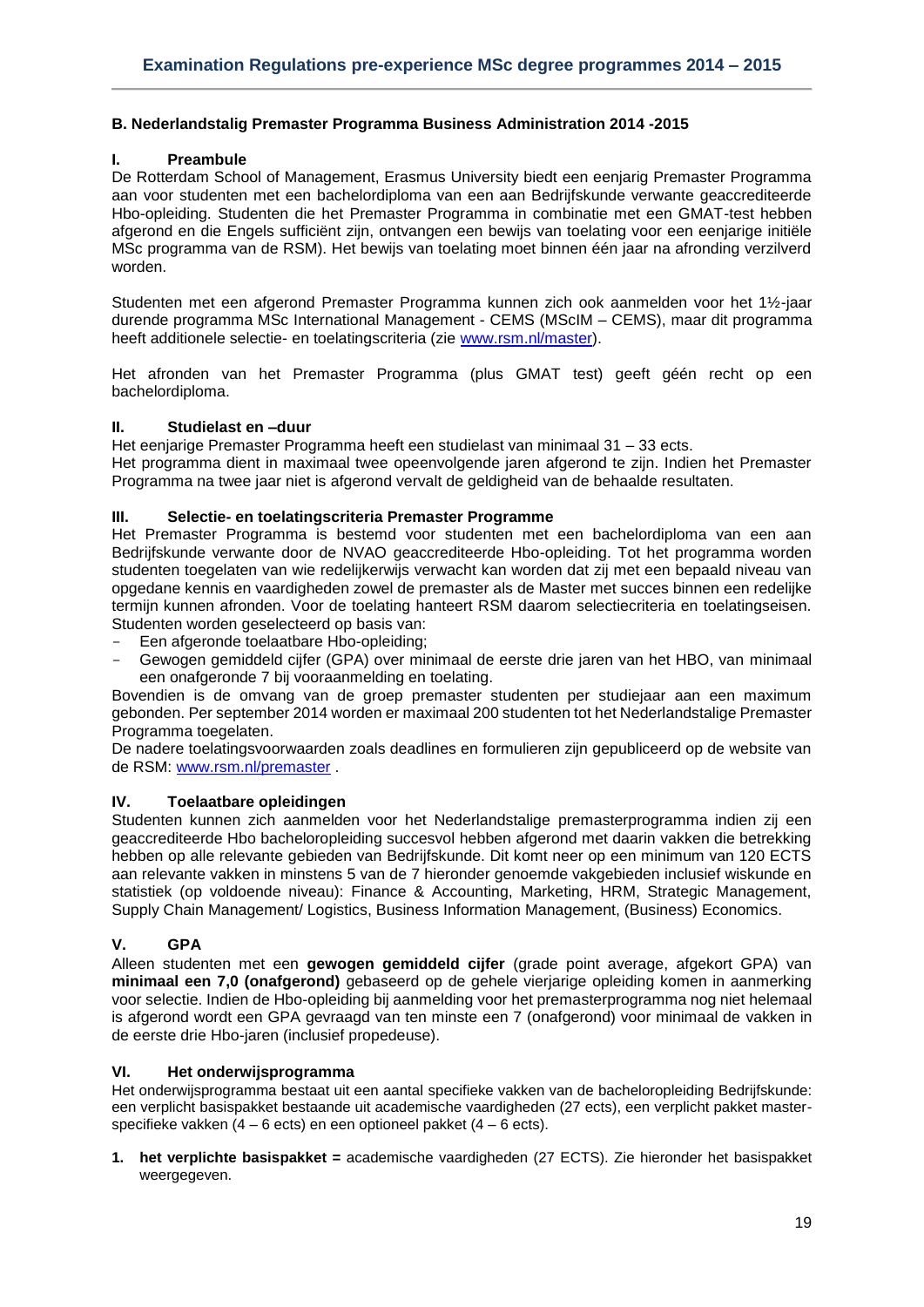| Sept.                                 | Okt.                     | Nov.                     | Dec.                                        | Jan.                                                          | Feb.                                 | <b>Maart</b> |  | <b>April</b>        | Mei | Juni | Juli | Aug. |
|---------------------------------------|--------------------------|--------------------------|---------------------------------------------|---------------------------------------------------------------|--------------------------------------|--------------|--|---------------------|-----|------|------|------|
|                                       | 1 <sup>e</sup> trimester | 2 <sup>e</sup> trimester |                                             |                                                               | 3 <sup>e</sup> trimester             |              |  | zomer               |     |      |      |      |
| (3 ECTS)                              | Methodologie (BKB0002)   | & technieken             | Statistische methoden<br>(BKB0019) (6 ECTS) |                                                               | Marktonderzoek<br>(BKB0024) (3 ECTS) |              |  | <b>Hertentamens</b> |     |      |      |      |
| Wetenschapsleer<br>(BKB1016) (3 ECTS) |                          |                          |                                             | Research Training & Bachelor scriptie (BKBBTH)<br>$(12$ ECTS) |                                      |              |  |                     |     |      |      |      |
| 6 ECTS (168 uren)                     |                          |                          |                                             | 12 ECTS (336 uren)<br>9 ECTS (252 uren)                       |                                      |              |  |                     |     |      |      |      |

- 2. **het verplichte inhoudelijk kennisgebied =** master-specifiek vak (4-6 ECTS). Welke vak het betreft, kan worden teruggevonden op de premaster website. De lijst met vakken is te vinden op de premaster website [www.rsm.nl/premaster](http://www.rsm.nl/premaster) .
- 3. **Tevens is er een optioneel onderdeel (4-6 ECTS**): dit is een vak dat door de gekozen Master wordt aanbevolen. Dit vak biedt verdieping in het betreffende vakgebied of biedt verbreding en context aan. De lijst met vakken is te vinden op de premaster website [www.rsm.nl/premaster](http://www.rsm.nl/premaster) .

# **VII. GMAT**

Naast een afgerond Premaster Programma moet een Hbo-student ook een GMAT (Graduate Management Admission Test) afleggen om in aanmerking te kunnen komen voor een bewijs van toelating tot de masteropleiding. De test bestaat uit drie delen: een kwantitatief deel, een verbaal deel en een schriftelijk analytisch deel. De eerste twee delen bepalen de score. Voor RSM is het niet noodzakelijk om het schriftelijk analytisch deel te voltooien. De score voor de GMAT test dient minimaal 600 te zijn. De test mag bij aanvang van de master niet ouder zijn dan twee jaar.

# **VIII. Engels sufficiëntie**

Om in aanmerking te kunnen komen voor een bewijs van toelating tot de master, dient een student naast het Premaster Programma en de GMAT ook te voldoen aan de gestelde norm van het niveau van de Engelse taalbeheersing. Dat aan deze norm is voldaan kan aangetoond worden op één van de volgende manieren:

- een voldoende resultaat op het VWO diploma/certificaat
- een [TOEFL-test](http://www.toefl.org/) met een minimale score van 575 (paperbased) of een score van 233 (computerbased) of een score van 90-91 (webbased);
- de [ITP-TOEFL-test](http://www.eur.nl/ttc/taaltoets/toefl) van het Taal- en Trainingscentrum met een minimale score van 575;
- een [IELTS-test](http://www.ielts.org/) met minimaal een 6,5;
- de [Intake toets van het Taal-](http://www.eur.nl/ttc/taaltoets/test/) en Trainingscentrum van de Erasmus Universiteit Rotterdam, niveau B2.2;
- een bachelordiploma van een Hbo-opleiding waarvan ten minste de laatste drie jaren volledig in het Engels zijn.

Op het moment van aantonen van de Engels sufficiëntie mag het betreffende certificaat (m.u.v. VWO) niet ouder zijn dan 2 jaar. Op de premaster website staat nadere informatie over de wijze waarop aan de normen voor de Engelse taalbeheersing kan worden voldaan.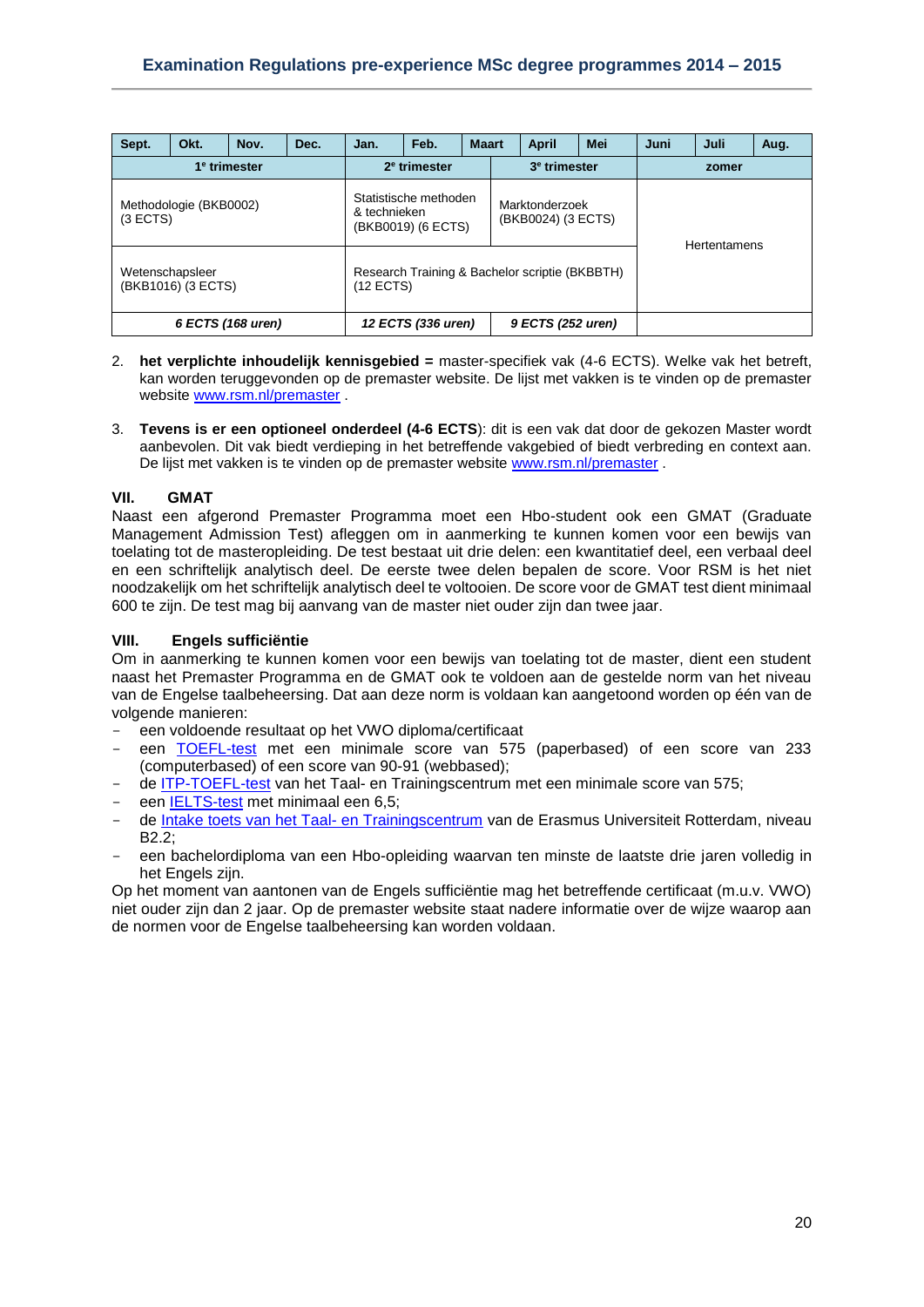# <span id="page-20-0"></span>**Annex 3 Master in Management programme 2014 - 2015**

### **I. Preamble**

Rotterdam School of Management, Erasmus University (RSM) offers a 16-month MScBA Master in Management programme for students with a research university bachelor's degree of any (nonbusiness) discipline.

The Master in Management track of the MSc in Business Administration is a 90-ECTS programme. It consists of 60 ECTS towards the degree and 30 ECTS as foundation. This foundation exists to prepare non-business bachelors for master-level business courses. The 30 ECTS are woven into the curriculum and generally consist of the first part of a course. No exemptions from this foundation can be given.

Successful completion of the MScBA Master in Management programme results in a master´s degree Master of Science in Business Administration.

### **II. Studyload MScBA Master in Management programme**

The MScBA Master in Management programme is a 16-month programme of 90 ECTS of which 60 ects count towards the degree and 30 ects as foundation

### **III. Selection and admission to the MScBA Master in Management programme 2014-2015**

Eligible for admission to the MScBA Master in Management programme are students who fulfil the following requirements:

- a. a degree (bachelor or master) in any discipline from a research university;
- b. Proficiency in English, to be proven by
	- IELTS: minimum overall and sub scores 6.5
	- TOEFL (iBT): minimum overall score 91 + minimum sub scores 22

 TOEFL ITP issued by the Erasmus Language & Training Centre: minimum overall score 575 No other English language test results will be accepted.

Exempted from an English test are who are a native English speaker from the USA, UK, Canada, Ireland, Australia, New Zealand or South Africa or whose undergraduate programme was taught completely in the English language in one of the following countries: USA, Canada, Australia, New Zealand, South Africa or within the EU/EEA.

- c. A grade point average (GPA) equivalent to a 7 out of 10 in the Dutch education system, which is considered to be above average;
- d. A GMAT score of at least 600. Only students with a bachelor degree from the EUR are exempted from submitting a GMAT score;
- e. A motivation letter and a curriculum vitae.

The test results may not be more than 2 years old.

# **IV. Composition of the MScBA Master in Management programme**

The MScBA Master in Management programme is a 16-month programme of 90 ECTS. It consists of 60 ECTS towards the degree and 30 ECTS as foundation. The programme components are: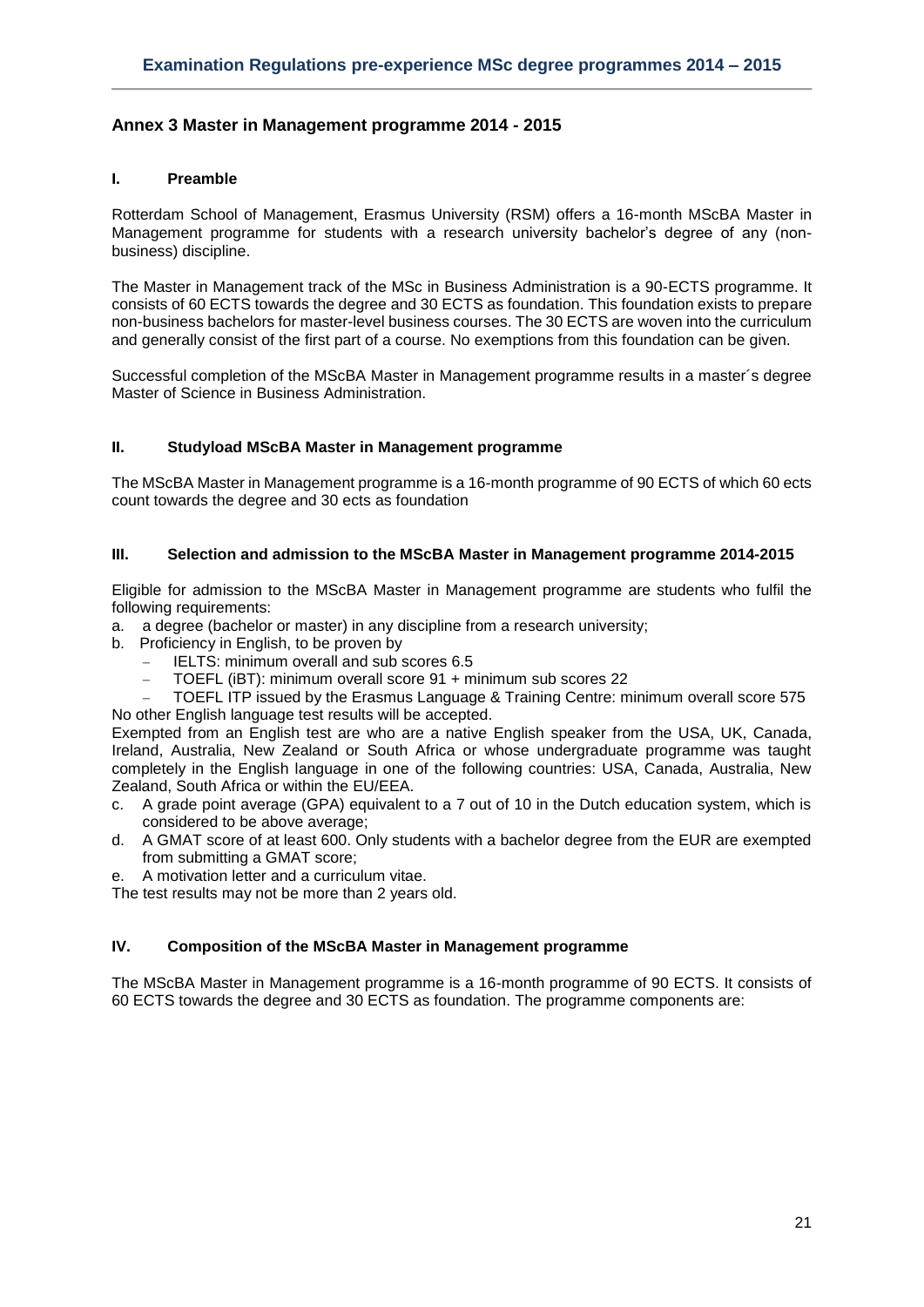|                                          | <b>ECTS</b>       |                |                |  |  |  |
|------------------------------------------|-------------------|----------------|----------------|--|--|--|
| <b>Course Name</b>                       | <b>Foundation</b> | <b>Master</b>  | <b>Total</b>   |  |  |  |
| Semester 1                               |                   |                |                |  |  |  |
| <b>Entrepreneurial Challenge</b>         | 1                 | 1              | $\overline{2}$ |  |  |  |
| Corporate Governance, Law & Ethics       | $\overline{2}$    | $\overline{2}$ | 4              |  |  |  |
| <b>Strategic Management and Renewal</b>  | $\overline{2}$    | $\overline{2}$ | 4              |  |  |  |
| Marketing                                | $\overline{2}$    | $\overline{2}$ | 4              |  |  |  |
| Accounting                               | $\overline{2}$    | $\overline{2}$ | 4              |  |  |  |
| <b>International Business Strategy</b>   | 1                 | $\overline{2}$ | 3              |  |  |  |
| <b>Research Methods</b>                  | 3                 | $\overline{2}$ | 5              |  |  |  |
| Organizational Behaviour                 | 1                 | $\overline{2}$ | 3              |  |  |  |
| <b>Semester 2</b>                        |                   |                |                |  |  |  |
| <b>Business &amp; Society</b>            | $\overline{2}$    | $\overline{2}$ | 4              |  |  |  |
| Managerial Decision Making & Negotiation | 1                 | $\overline{2}$ | 3              |  |  |  |
| Corporate Finance                        | $\overline{2}$    | $\overline{2}$ | 4              |  |  |  |
| Innovation & Market Orientation          | $\overline{2}$    | 2              | 4              |  |  |  |
| Human Resource Management                | $\overline{2}$    | $\overline{2}$ | 4              |  |  |  |
| <b>Management Science</b>                | 1                 | $\overline{2}$ | 3              |  |  |  |
| Operations & Supply Chain Management     | $\overline{2}$    | $\overline{2}$ | 4              |  |  |  |
| <b>Information Strategy</b>              | 1                 | $\overline{2}$ | 3              |  |  |  |
| <b>Consultancy Project</b>               | $\overline{2}$    | 6              | 8              |  |  |  |
| <b>Research Clinic</b>                   | $\overline{a}$    | 4              | 4              |  |  |  |
| Semester 3                               |                   |                |                |  |  |  |
| <b>Reputational Challenge</b>            | 1                 | 1              | $\overline{2}$ |  |  |  |
| Your Future Company                      | ÷                 | 2              | 2              |  |  |  |
| <b>Thesis</b>                            |                   | 16             | 16             |  |  |  |
| <b>Total</b>                             | 30                | 60             | 90             |  |  |  |
|                                          |                   |                |                |  |  |  |

No exemptions from examinations will be granted.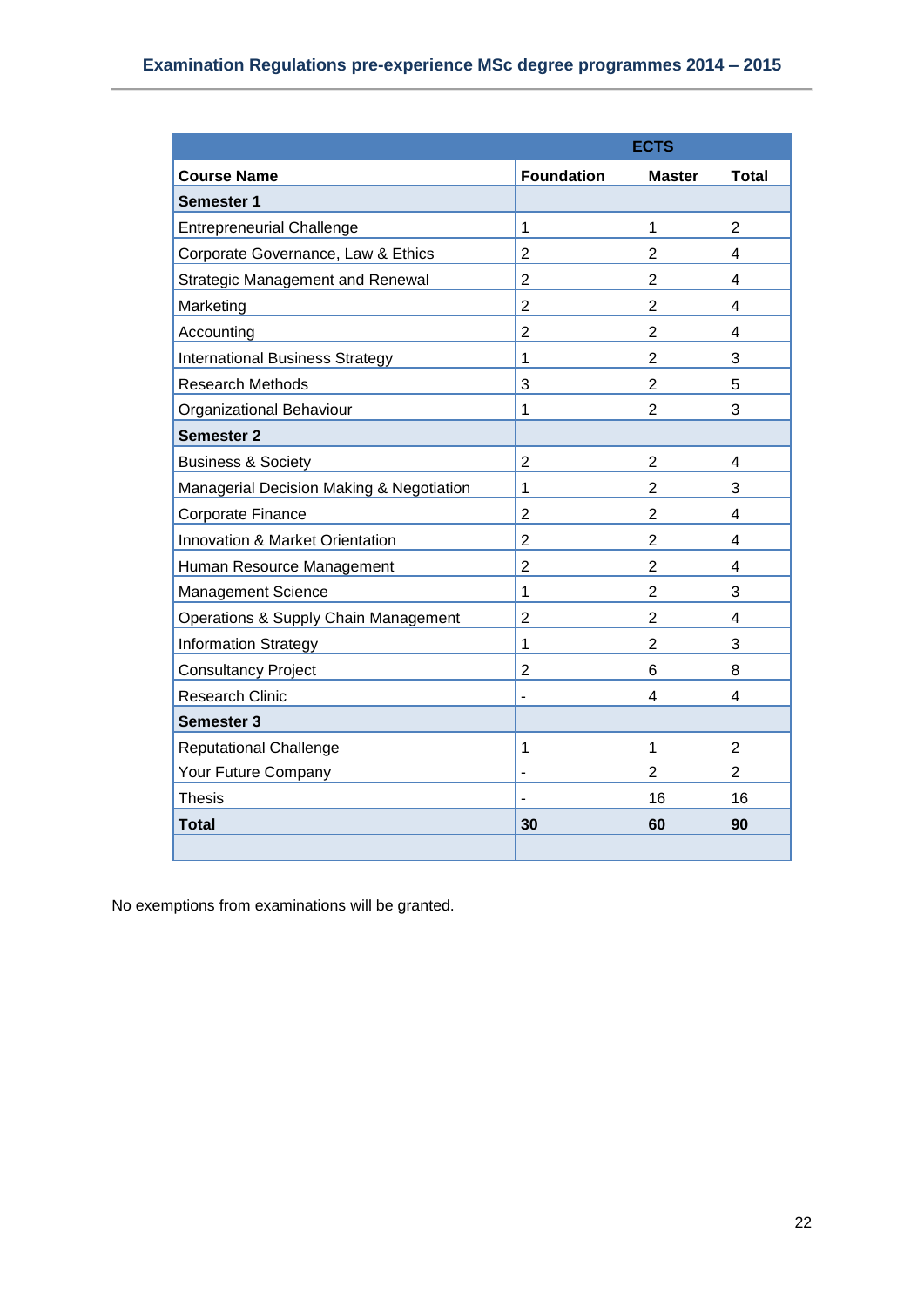# <span id="page-22-0"></span>**IV Rules and Guidelines 2014 – 2015**

# <span id="page-22-2"></span><span id="page-22-1"></span>**Section 1 – General**

# **Article 1.1 – Applicability of the Rules and Guidelines**

- 1. These Rules and Guidelines are applicable to the curriculum and examinations of the following one year pre-experience Master of Science degree programmes at the Rotterdam School of Management, Erasmus University (respectively Isat code, name of the programme and abbreviation): 60644 Business Administration (*Accounting & Financial Management (AFM) as well as the Master in Management programme*) (BA); 60453 Business Information Management (BIM); 60454 Chinese Economy & Business (Cheb); 60455 Entrepreneurship & New Business Venturing (Eship) <sup>2</sup>; 60409 Finance & Investments (FI); 60456 Global Business & Stakeholder Management (GBSM); 60645 Human Resource Management (HRM); 60458 Management of Innovation (MI); 60063 Marketing Management (MM); 60457 Organisational Change & Consulting (OCC); 60093 Supply Chain Management (SCM); 60066 Strategic Management (SM). These master´s degree programmes are hereinafter referred to as the *degree programme*.
- 1. These regulations are as far as possible by analogy applicable to the curriculum and examinations of the one year premaster programmes and the Master in Management Programme.

# <span id="page-22-3"></span>**Article 1.2 – Definitions**

- 1. Unless stated otherwise, in these Rules and Guidelines, the same definitions will be used as formulated in the Teaching and Examination Regulations of the degree programme.
- 2. Fraud: the action or negligence of a student as a result of which it is impossible, entirely or in part, to form a correct judgment concerning his/her or someone else's knowledge, insight and skills.

# <span id="page-22-4"></span>**Article 1.3 – Day-to-day procedure of the Examination Board**

<span id="page-22-5"></span>The Examination Board may assign portfolios to its members for taking care of daily procedures.

# **Article 1.4 – The authority to examine**

- 1. For the purpose of conducting examinations and establishing the results thereof, the Examination Board appoints examiners.
- 2. As a default, the Examination Board authorizes the members of the academic staff to act as examiner for the courses that they instruct.
- 3. The Examination Board may revoke the appointment of examiner in case of non compliance with the rules of the Teaching and Examination Regulations, or the guidelines and instructions of the Examination Board.
- <span id="page-22-6"></span>4. The examiners provide the Examination the information requested.

# **Article 1.5 – The criteria**

**.** 

In the decision-making process the Examination Board employs the following criteria as a guideline – and in case of contrariety of criteria weighs the importance of employing one against another -:

- the preservation and maintenance of the quality and grading criteria of each examination;
- the efficiency of the study, for example, expressed in terms of limiting loss of time (wherever possible) for students who make rapid progress with their studies when preparing for examinations
- motivating students to interrupt their studies as soon as possible in cases where it is very unlikely that they will pass their examinations;
- protecting students from trying to take on too large a study load;
- maintaining an environment in which students and staff can work effectively and efficiently;

<sup>2</sup> *This programme will be named Strategic Entrepreneurship after the NVAO approval, probably by 1 January 2015.*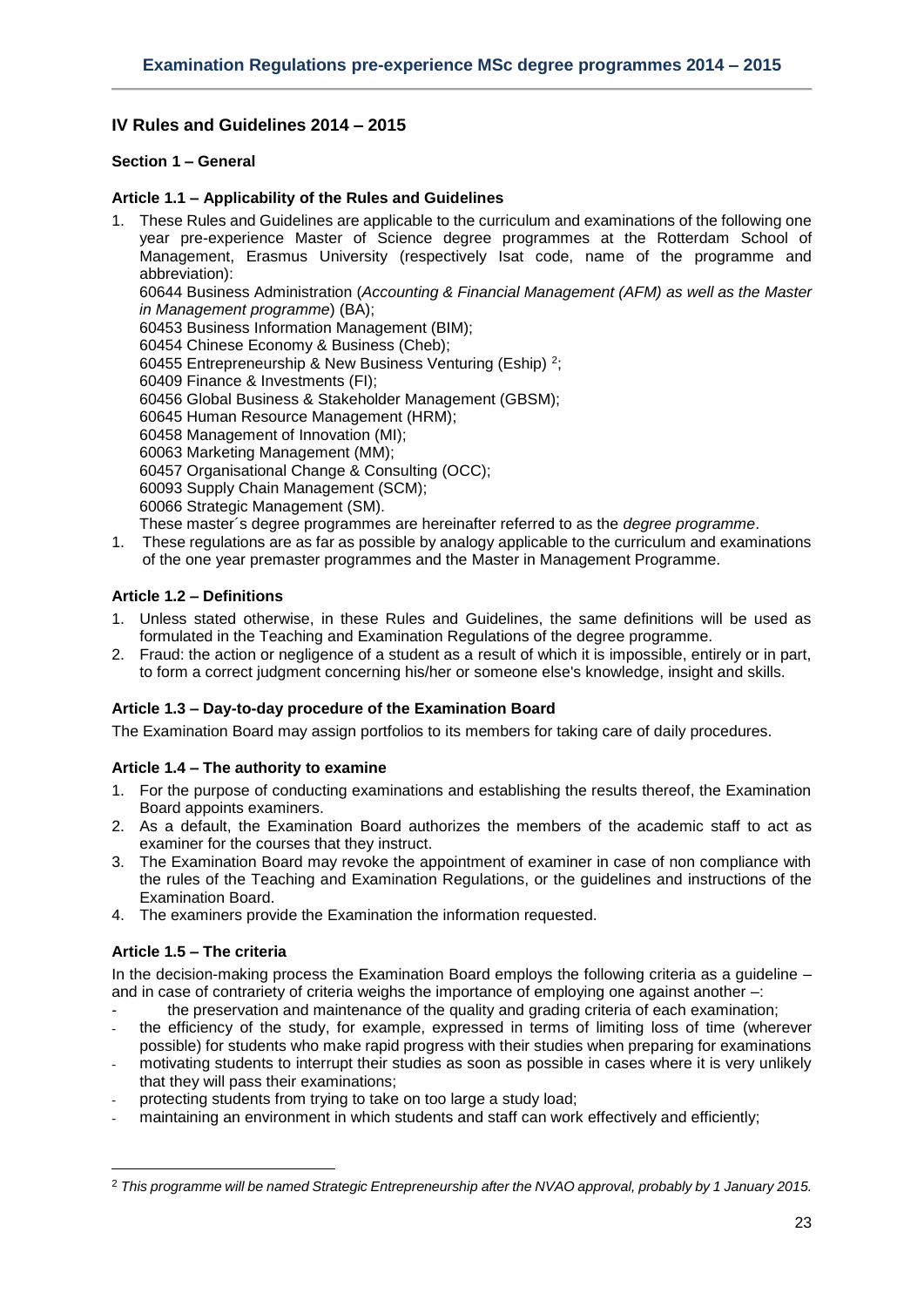extending leniency towards students who, through circumstances beyond their control, have encountered delays during their studies.

### <span id="page-23-1"></span><span id="page-23-0"></span>**Section 2 – Exemptions**

### **Article 2.1 – Exemption from practical tests**

- 1. A request for exemption from the obligation to take part in practical tests, as referred to in Article 2.4 of the Teaching and Examination Regulations, should be submitted by the student in writing, with reasons and supported by documentation, to the Examination Board at least four weeks before the practical test for which exemption is requested is scheduled to begin. In exceptional cases, the Examination Board may permit derogation from the period stated in the last sentence.
- 2. The Examination Board makes a decision within four weeks of receiving the request. The student is informed immediately of the decision.

### <span id="page-23-3"></span><span id="page-23-2"></span>**Section 3 – Rules concerning good course of things during examinations and tests**

### **Article 3.1 – Registration for examinations and written tests**

- 1. A student who by virtue of his/her registration for the programme is entitled to take the concluding and other examination or tests should register for them on time and correctly, in accordance with the provisions of or by virtue of these Rules and Guidelines. The registration term for written tests and examinations has been established per period in the schedule of written tests and examinations, as referred to in article 4.1 of the Teaching and examination Regulations of the programme.
- 2. The head of the Department for Exam Administration RSM can, with the approval of the Examination Board, establish specific rules for proper registration for examinations, or written tests by virtue of the Teaching and Examination Regulations of the programme and the Rules and Guidelines of the Examination Board. These specific rules will be announced in a proper manner in sufficient time.
- 3. The Examination Board can derogate from the date of registration referred to in paragraph 1 if the student, as a result of force majeure, has been unable to apply on time and correctly. Under certain circumstances, force majeure may be said to exist in the event of, for example, a student was unable to apply in the usual way (OSIRIS-online, in writing, another student) because of sickness or special family circumstances. The student should submit the request for this as soon as reasonably possible.
- 4. The head of the Department for Exam Administration RSM may, in cases other than those referred to in paragraph 3, derogate from the registration period no later than two working days before the day on which the examination will be taken, provided that this does not jeopardize the correct preparation for the examination or part thereof. The head of the Department Exam Administration will charge administrative costs of € 13,50 per examination or written test for this derogation. The head of the Department for Exam Administration reports this to the Examination Board.
- 5. Anyone who has not applied for a concluding examination or a written test in accordance with the provisions of or by virtue of these Rules and Guidelines may not take part in the concluding examination or test concerned. If, notwithstanding the foregoing, the student nevertheless takes part in the concluding examination or test, the examiner and the Examination Board will not establish a grade.

### <span id="page-23-4"></span>**Article 3.2 – Entering and leaving the room in which the written test is being held**

- 1. Only a student who has applied on time and correctly for the written test may take part in the test concerned, and will be admitted to the room where the written test is being held.
- 2. Admission to the hall where a written test is organized is declined fifteen minutes after the start of the written test concerned. A student who is admitted to the hall after the start of the examination concerned should ensure that he/she causes as little disturbance as possible to the students already present.
- 3. A candidate in the written test may not leave the room earlier than one hour after the start of that test. A student who leaves the test before the end of the test concerned should ensure that he/she causes as little disturbance as possible to the students still present.
- 4. A candidate in a written test may, on request and with the permission of the examiner or the invigilator, leave the test's hall a while to use the toilet as from one hour after the start of the written test until half an hour before the end of the test. This permission is granted only to one student at a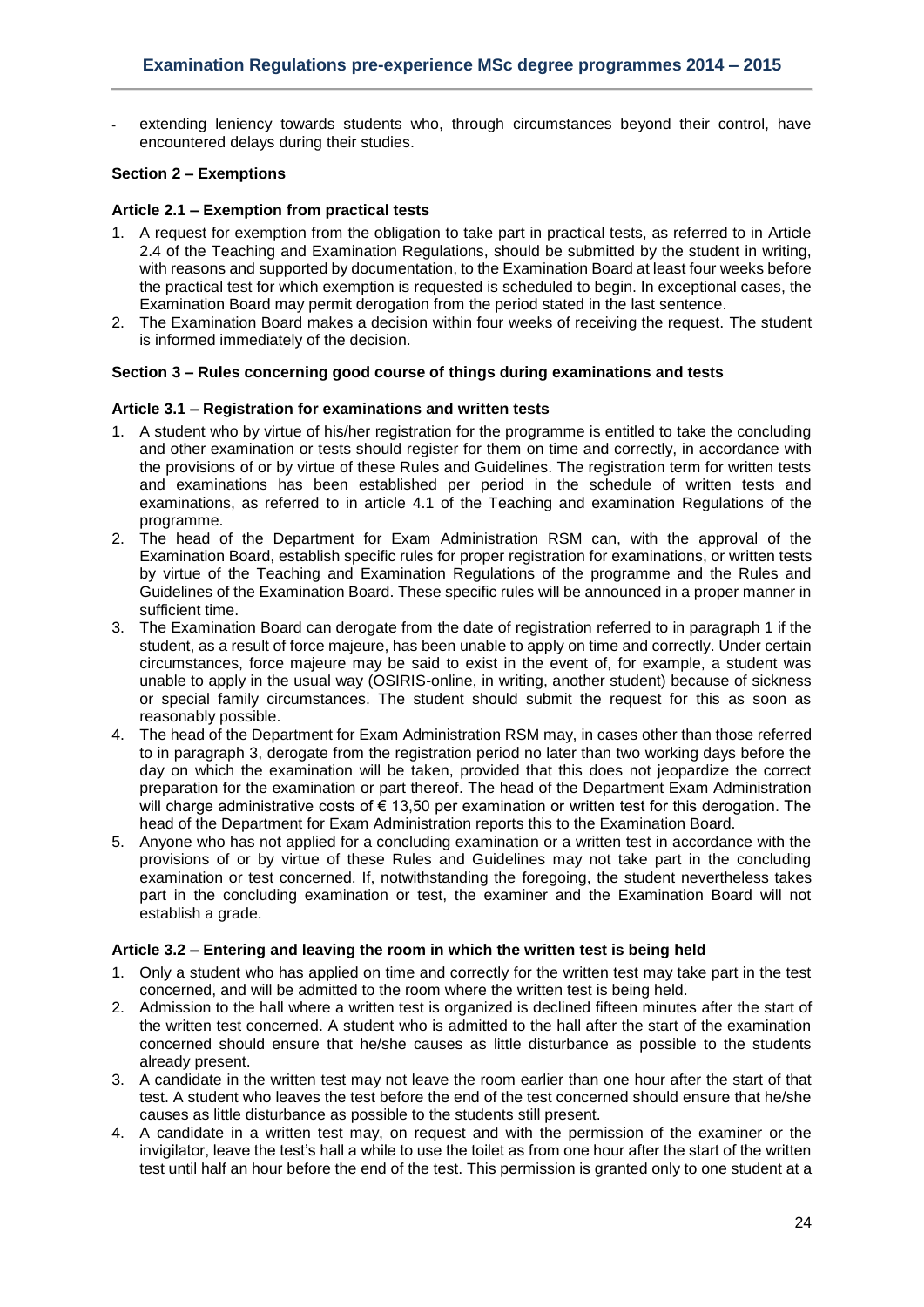time. In exceptional cases, the examiner or invigilator may derogate from these rules in favour of the student.

- 5. Personal belongings such as coats, bags, mobile phone, watches and other items that are not allowed to be used during the written test are not allowed to be brought into the hall where the test is held. These must be placed outside the test room in lockers, if available. If no lockers are available, coats must be placed over the chair. Bags must be closed and out of reach of the candidate. Watches, mobile phones and such must be switched off and out of reach of the candidate.
- 6. The head of the Department for Exam Administration can, with the approval of the Examination Board, establish specific rules concerning entering and leaving the room in the M-building in which the written tests is being held, by virtue of the Teaching and Examination Regulations of the programme and the Rules and Guidelines of the Examination Board. These specific rules will be announced in a proper manner in sufficient time.

### <span id="page-24-0"></span>**Article 3.3 – General provisions concerning order during the written test**

- 1. On behalf of the Examination Board, the invigilators appointed for this purpose are charged with maintaining order during the written test. An examiner may act as invigilator.
- 2. Every candidate in the written test should comply with the instructions of the invigilator. If a candidate in the examination does not comply with the instructions of the invigilator, or does not obey his /her request, the invigilator may exclude him/her from taking further part in the test, with the consequence that no result will be established.
- 3. During the written test, the candidate in the written test must, at the request of the examiner or the invigilator, prove his/her identity with a valid proof of registration (student card) or another legally valid proof of identity.
- 4. Only a valid proof of registration (student card), another legally valid proof of identity, the enrolment verification, the test's assignment paper and answer sheet, writing materials and a ruler may be placed on the candidate's desk. No study material such as a (graphical) calculator, literature or other sources of information may be placed on the candidate's desk unless explicitly authorized by the examiner in advance and stated on the first page of the test's assignment paper. These study aids (without any notes on them) are solely for the candidate's own use. During the test the candidate is not allowed to make use of a dictionary.
- 5. A candidate in the test is obliged, on request of the invigilator, to show, and if requested, to hand over, the materials that he/she has with him/her.
- 6. Only the paper provided by EUR is to be used for the written test. The use of the candidate's own paper is not permitted.
- 7. A candidate in the written test should write his/her name, signature and student /examination number on each sheet of paper that is handed in. The invigilator checks whether this has been done correctly before the test is handed in to him/her. Scrap paper, examination questions, answers and other examination-related documents may not be taken from the room during and after the examination.
- 8. The head of the Department Exam Administration can, with the approval of the Examination Board, establish specific rules concerning the order during the written test in the M-building, by virtue of the Teaching and Examination Regulations of the programme and the Rules and Guidelines of the Examination Board. These specific rules will be announced in a proper manner in sufficient time.

### <span id="page-24-1"></span>**Article 3.4 – Fraud**

- 1. If in the matter of taking a test, fraud within the meaning of Article 1.2 is detected or suspected, this is set down in writing as soon as possible by the invigilator or the corresponding examiner. The invigilator may ask the student to make available any items of evidence. A refusal to do this is recorded in the written report. The student is given the opportunity to add written comments to the written report of the invigilator. The written report and any written comments are handed over to the Examination Board as soon as possible.
- 2. The Examination Board or the examiner may exclude a student who has committed fraud from further participation in the examination of which the test for which the irregularity was detected is part, and/or take other appropriate measures. The exclusion has the consequence that no result will be established for the examination concerned. Before the Examination Board decides to make the exclusion, it gives the student the opportunity to give his/her account.
- 3. The other appropriate measures as referred to in paragraph 2 may consist of, among others, the following sanctions: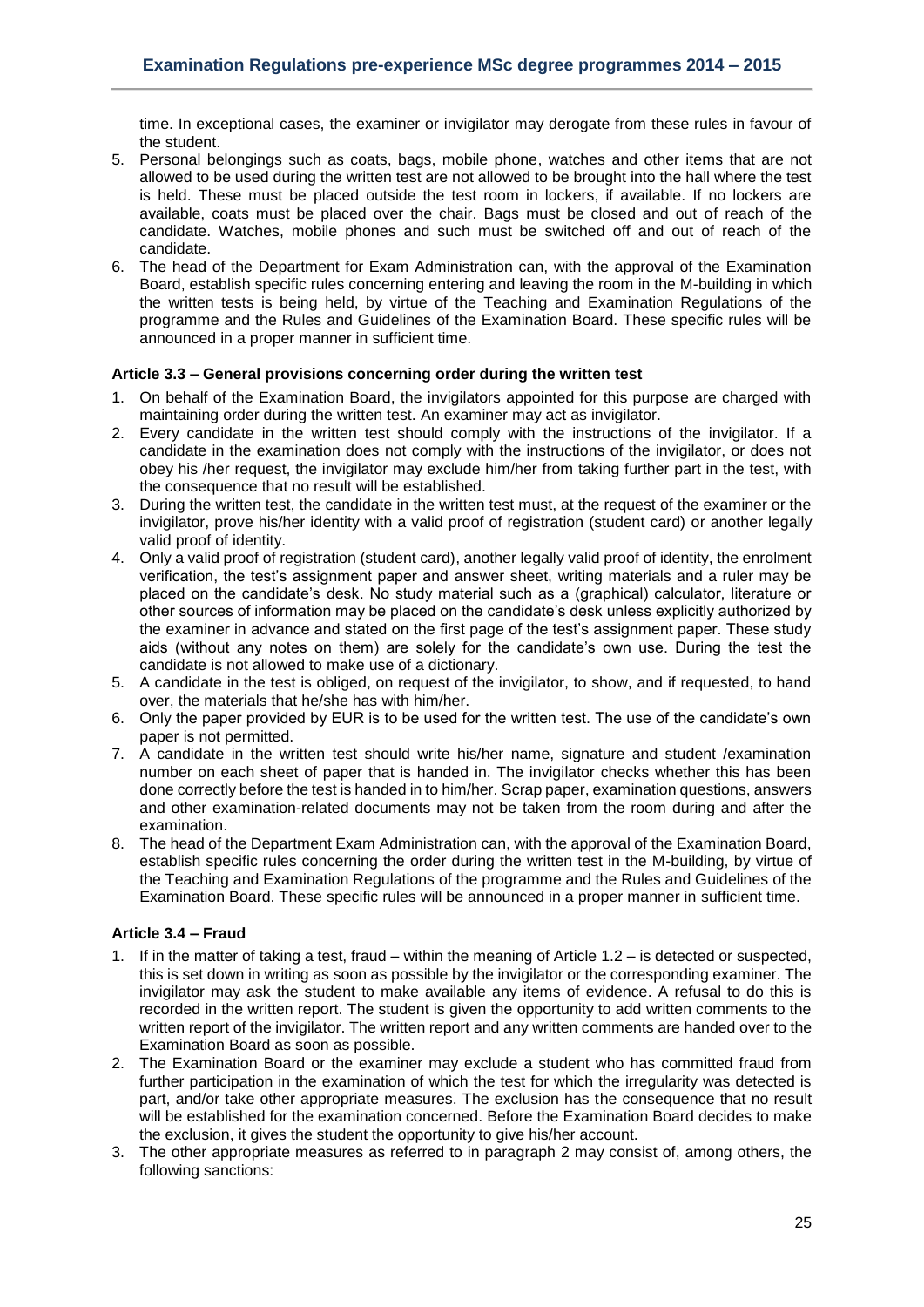- a. reprimand;
- b. invalidation of the examination concerned;
- c. exclusion from one or more examinations;
- d. exclusion from one or more examination periods;
- e. a combination of the above measures to a maximum of exclusion for at most one year;
- f. in a serious case of fraud the Examination Board may advise the Executive Board to end the enrolment for the programme of the person concerned once and for all.

# <span id="page-25-1"></span><span id="page-25-0"></span>**Section 4 – The examinations and tests of the courses**

### **Article 4.1 – The questions and assignments, peer review**

- 1. The questions and assignments of the tests that make up an examination for a course do not go beyond the sources announced in advance. These sources are, in the main, announced before the start of the course that prepares for the tests of the examination. The precise scope of the material is definitively announced no later than one month before the tests of the examination are held.
- 2. The questions and assignments of the whole of tests of an examination reflect the material included in the course.
- 3. The whole of tests in an examination is representative of the study aims in terms of content and form.
- 4. The questions and assignments of a test are clear and unambiguous, and are asked in such a way, or contain such instructions, that the student can understand how comprehensive and detailed the answers must be.
- 5. Well in advance of the tests of the examination concerned being held, the Examination Board or examiner announces the way the test will be taken, while respecting the provisos laid out in Article 4.2 of the Teaching and Examination Regulations.
- 6. Well in advance of a written test being held, the Examination Board or examiner gives the students the opportunity, if possible, to peruse a written sample of a similar test, and also the model answers and the norms on the basis of which the assessment was made.
- 7. The length of the test is such that examinees have sufficient time, measured according to reasonable criteria, to complete the test.
- 8. In advance of the examination concerned being held, the examiner asks a colleague to check the examination with a view to the quality of the examination.

### <span id="page-25-2"></span>**Article 4.2 – Assessment criteria**

- 1. Wherever possible, assessment of written tests, takes place on the basis of previously established model answers and criteria, which can possibly be modified as a result from correcting the examination.
- 2. The assessment method is sufficiently transparent that the examinees can see how the results of the tests were established.
- 3. In cases of tests of an examination given and assessed by more than one examiner, the Examination Board ensures that the examiners' assessment is based on the same criteria. If necessary, it shall appoint a supervising examiner for conducting the tests.

### <span id="page-25-3"></span>**Article 4.3 – Determining the grades: rounding off, averaging, passing, grade floor**

- 1. Examinations are assessed with grades on the scale 0.0 10.0, accurate to one decimal point, where a 5.5 is the lowest pass grade*. Practical tests may be assessed with a 'pass' or 'fail'*. Also sufficient results of examinations taken in the context of an international exchange at a foreign university will be displayed with a '*pass'*. A programme component has been passed only if the examinations of all courses that are part of that programme component have been passed. Tests assessed with a '*pass*' or *'fail'* cannot be averaged nor included in the GPA calculation.
- 2. If grades have to be rounded off and averaged within a course, or between examination parts or to determine the GPA or the classification – the following rules apply by default:
	- grades are averaged according to the weighted average of the credits, where the average is rounded to one decimal place, which are rounded, so 5.45 is rounded to 5.5, a 6.95 a 7.0 a 5.44 a 5.4, etc.;
	- if examination parts are assessed on the basis of more than one examination, then the rule applies that the examination parts are always rounded off to one decimal before subsequent calculations are made.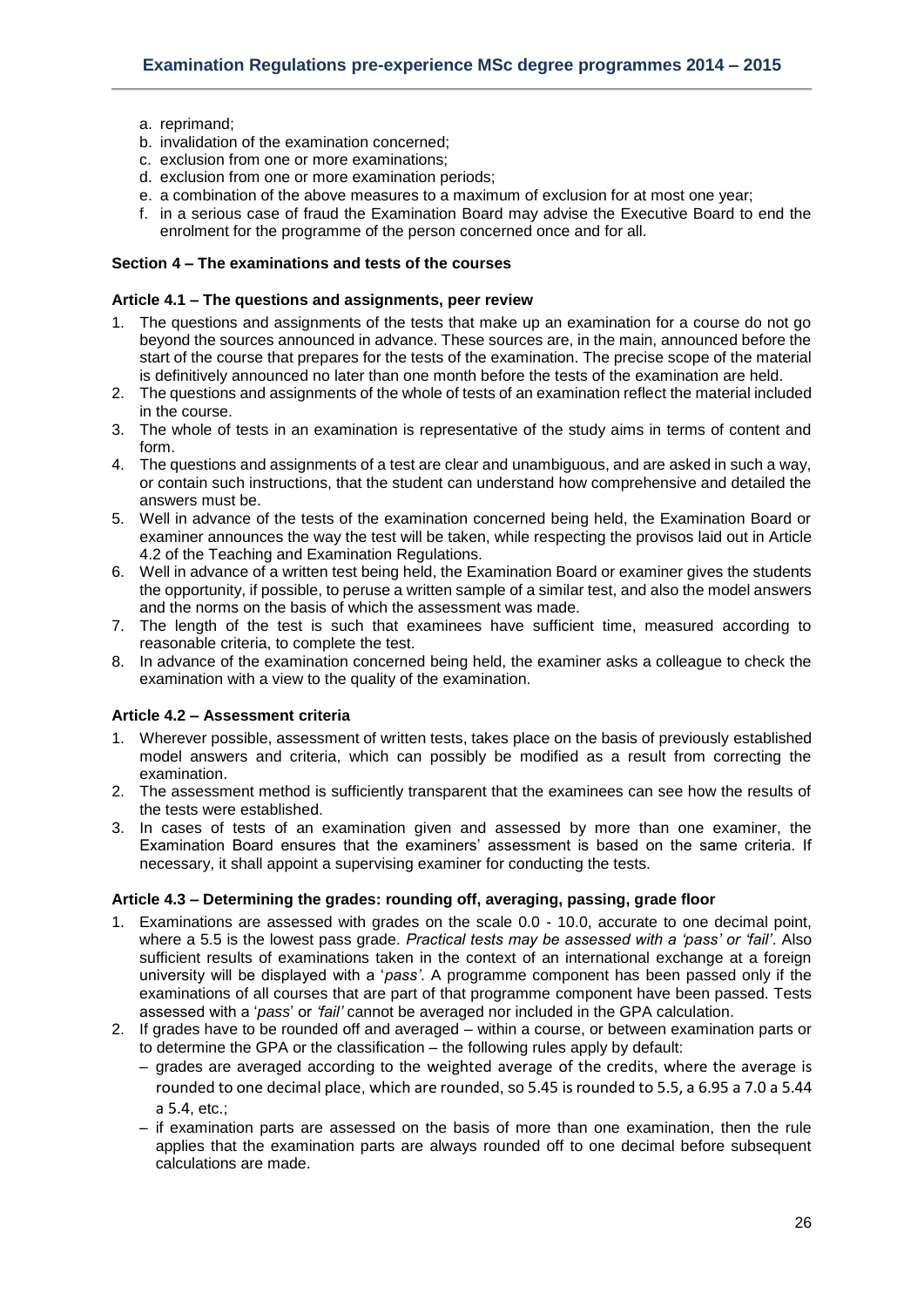- 3. If the examination is assessed on the basis of more than one test, no final grade for the examination will be calculated if one of the test grades is lower than a 5.5. In that case the candidate has failed the examination. Tests that can be taken only once per academic year, most likely practical tests such as case reports and team assignments, are exempted from this rule.
- 4. In case the course manual for a particular course holds additional or other rules to those stated under paragraph 2 or 3, these rules are only valid if published at least two months ahead of a the date of a test and under written approval of the Examination Board. If these latter provisos are not met the default rules under paragraph 2 or 3 continue to apply.
- 5. Examination results are registered centrally by the Department for Exam Administration RSM Erasmus University.
- 6. In derogation from the previous paragraphs of this article, results of examinations taken in the context of an international exchange are established under the authority and responsibility of the foreign university.

# <span id="page-26-1"></span><span id="page-26-0"></span>**Section 5 – The Thesis Trajectory**

### **Article 5.1 – The thesis, the thesis committee and admission to the thesis defence**

- 1. The thesis trajectory is an individual project.
- 2. The thesis trajectory is assessed by a thesis committee.
- 3. This committee shall consist of at least two members: a coach and a co-reader. The composition of the committee should furthermore meet the following criteria:
	- a. The members of the thesis committee need to have the authority to examine;
	- b. In particular, in case persons other than members of the academic staff seek to become member of a thesis committee, these persons need to obtain special disposition as examiner from the Examination Board. To this purpose, the thesis coordinator or the student in question should lodge a request with the Examination Board;
	- c. The thesis committee should be capable to assess the thesis in an objective, independent, and professional manner. Therefore there may be no hierarchical relations between coach and coreader (e.g. (co)promotor and PhD student ('assistent in opleiding'), job appraisee and job appraisor ('afstemmingshoogleraar'). Coach and co-reader may be member of the same Master Programme, if to the judgement of the Examination Board the Master Programme has sufficiently guaranteed an objective and independent assessment;
	- d. The coach shall have principal responsibility for the coaching and activities relating to the thesis. The co-reader shall offer advice at critical times during the thesis trajectory (for example evaluating the final thesis proposal, the research design, approval of the thesis);
	- e. The coach and co-reader jointly give an endorsement to a student for applying for admission to the thesis defence on the basis of the thesis report at hand.
- 4. The assessment of the thesis trajectory is based on the thesis report and the oral thesis defence in front of the thesis committee. The thesis committee shall assess the thesis trajectory immediately after the defence in compliance with article 5.2. The assessment is based on the assessment matrix. The assessment matrix must be filled in by the thesis committee. The assessment shall be unanimous. All members of the thesis committee should take part in the assessment. In case one of the members is unexpectedly unable to attend the assessment, the department involved will provide for replacement.
- 5. At a student's request the Examination Board may derogate from the provisions of the foregoing paragraphs of Article 5.1 with the exception of the provisions under 5.1.3.b.

# <span id="page-26-2"></span>**Article 5.2 – Excellence check**

Coaches and co-readers that wish to award a research master thesis with a 'distinction grade' of 9.0 or higher must subject the thesis to ana-priori peer review process, organized by the Examination Board.

- a. Coach and co-reader jointly notify the Examination Board by e-mail [\(ec@rsm.nl\)](mailto:ec@rsm.nl), no later than three weeks before the planned date of the defence that they request an excellence check for a specific thesis. The following information should be included in the e-mail: student's name and student number, name of coach and co-readers, date of the defence, an electronic version of the thesis, and a concise statement explaining why the committee decided to nominate the thesis and why it believes it is exemplary.
- b. Upon receipt of such notification, the Examination Board requests a decision concerning the eligibility for a distinction mark (9.0 or higher) from a qualified peer reviewer, i.e. an experienced research master coach.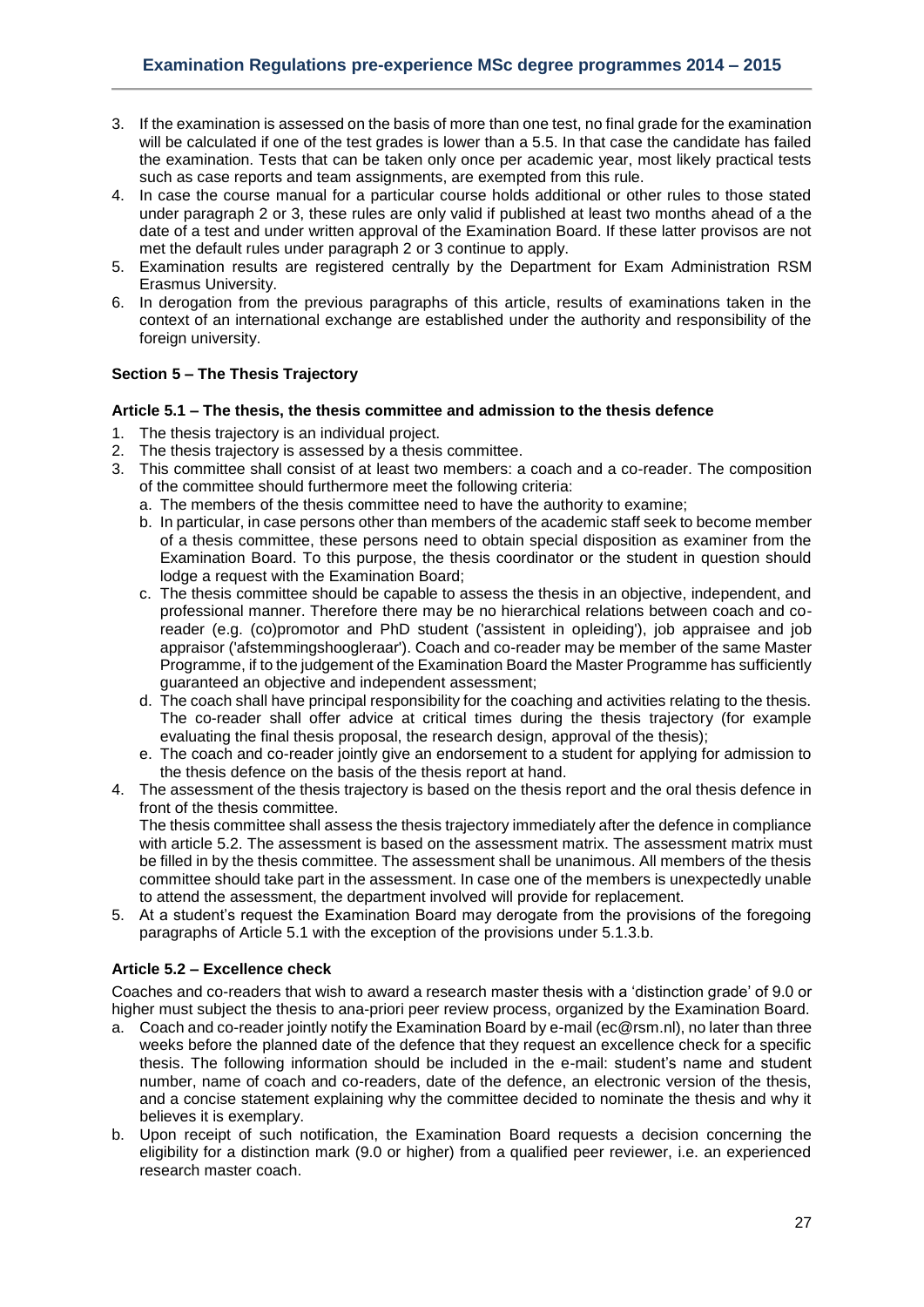- c. The Examination Board then sends out the thesis for peer review. The Examination Board then uses the report to reach a decision concerning the eligibility of the thesis for a distinction mark.
- d. The decision is then communicated to the members of the thesis committee, the Examination Board, and the Exam Administration. The thesis committee will also receive a single-blind copy of the peer review report.
- e. If the decision is positive, the members of the thesis committee are free (but not obligated) to award a grade of 9.0 or higher to the thesis, contingent upon an adequate defence. If the decision is negative, a grade of 9.0 cannot be awarded, and the committee must limit itself to a maximum grade of 8.5.
- f. In case of a negative decision, the committee has the right to appeal, for example when it suspects that there is human error at play. A concise, motivated letter of appeal must then be sent to the Examination Board [\(ec@rsm.nl\)](mailto:ec@rsm.nl). Steps b through e of the above procedure are then repeated. This time, the decision taken by the Examination Board will be final.

### <span id="page-27-0"></span>**Article 5.3 – Establishment of the concluding examination**

- 1. On behalf of the Examination Board the Head of the Student Administration establishes the results of the concluding examination, in accordance with the Teaching and Examination Regulations of the programme and the Rules and Guidelines of the Examination Board, provided the student has passed all programme components of the degree programme as mentioned in article 2.3 of the TER, unless:
	- the Examination Board decided that the examination also includes its own investigation into the knowledge, understanding and skills of the student;
	- in accordance with article 7.11 of the law, on the student's request, the Examination Board has granted postponing of the establishment of the concluding examination until a moment determined by the Examination Board.
- 2. The Head of Student Administration may establish administrative rules for the application for the concluding examination. These rules must be approved by the Examination Board and must be timely and adequately disclosed.

### <span id="page-27-1"></span>**Article 5.4 – the certificate, the transcript and the supplement**

- 1. To show that the exam has been passed, the Examination Board awards a certificate, after by or on behalf of the Executive Board has been stated that the procedural requirements for the issuance have been met.
- 2. On a transcript, which constitutes a part of the certificate, the examination parts belonging to the exam are stated.
- 3. The certificate is accompanied by a supplement in accordance with the agreed European standard format.
- 4. The certificate, the transcript and the supplement are signed by the chairman or the substitute chairman of the Examination Board.
- 5. On behalf of the Examination Board the Head of the Student Administration shall be responsible for issuing the certificate, the transcript and the supplement to the student in person, unless the student opts for receiving the documents from the Examination Board at the official graduation ceremony.

### <span id="page-27-2"></span>**Article 5.5 – Classifications ´cum laude´ and ´summa cum laude´**

- 1. If the examinee has shown exceptional skill in the concluding examination, this may be stated on the certificate with the words 'cum laude' or ´summa cum laude´.
- 2. The classification ´cum laude´ will be awarded if the student has fulfilled at least the following conditions:
	- a. the average of the grades for the examinations under the Dutch grading system as displayed on the list of grades, weighted on the basis of the credits is an 8.25 or higher, and
	- b. the grade for the examination of the thesis trajectory is at least an 8.0;
	- c. no more than one examination has been taken more than once (this applies from cohort 2013- 2014 onwards)
- 3. The classification ´summa cum laude´ will be awarded if the student has fulfilled at least the following conditions:
	- a. the average of the grades for the examinations under the Dutch grading system as displayed on the list of grades, weighted on the basis of the credits is an 9.0 or higher, and
	- b. the grade for the examination of the thesis trajectory is at least an 9.0, and